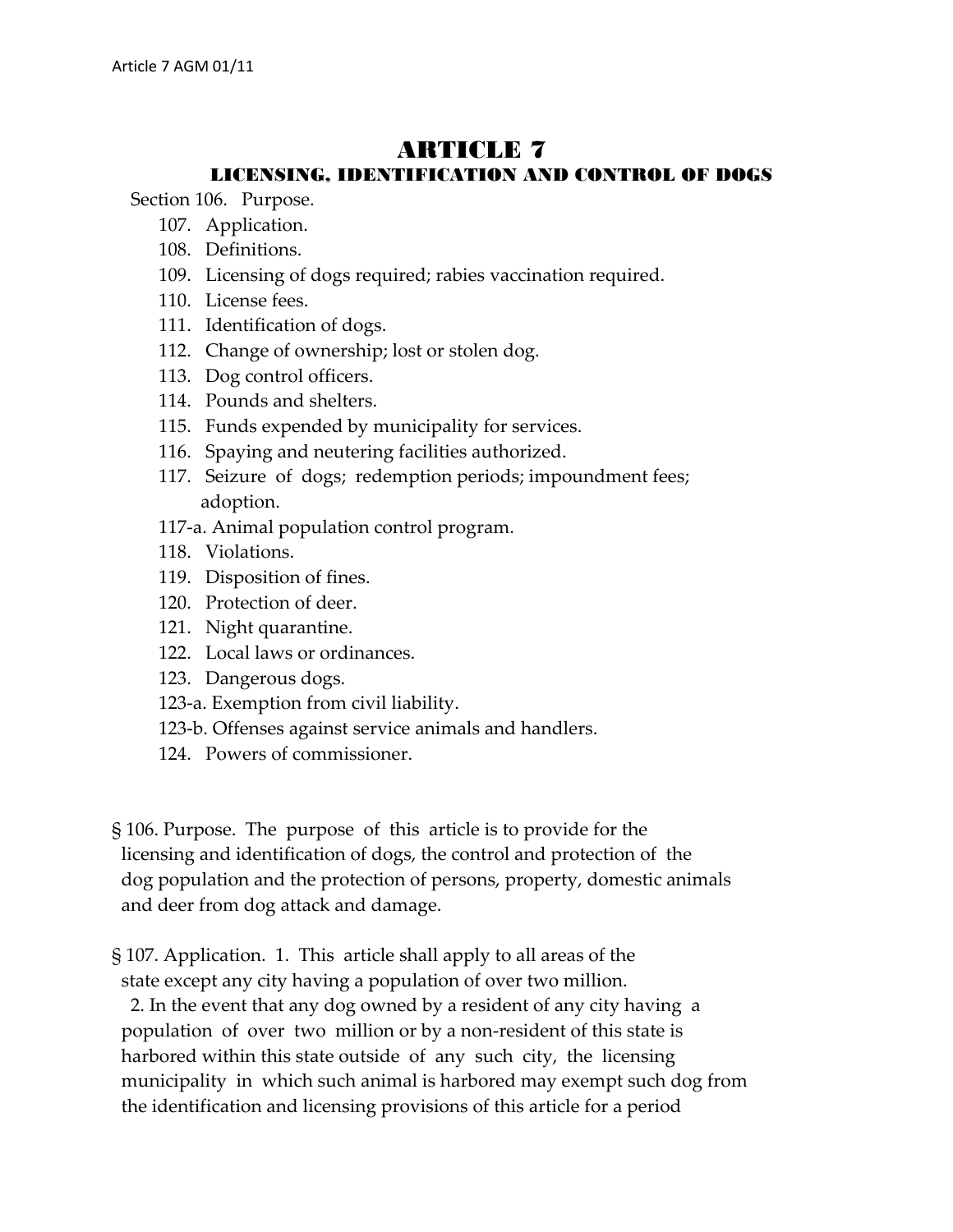of thirty days provided such dog is licensed pursuant to the provisions of law of the area of residence.

 3. This article shall not apply to any dog confined to the premises of any public or private hospital devoted solely to the treatment of sick animals, or confined for the purposes of research to the premises of any college or other educational or research institution.

 4. This article shall not apply to any dog confined to the premises of any person, firm or corporation engaged in the business of breeding or raising dogs for profit and licensed as a class A dealer under the Federal Laboratory Animal Welfare Act.

 5. Nothing contained in this article shall prevent a municipality from adopting its own program for the control of dangerous dogs; provided, however, that no such program shall be less stringent than this article, and no such program shall regulate such dogs in a manner that is specific as to breed. Notwithstanding the provisions of subdivision one of this section, this subdivision and sections one hundred twenty-three, one hundred twenty-three-a and one hundred twenty-three-b of this article shall apply to all municipalities including cities of two million or more.

 6. Nothing contained in this article shall be construed to prohibit a county from administering a dog licensing program for the municipalities within its jurisdiction.

§ 108. Definitions. As used in this article, unless otherwise expressly stated or unless the context or subject matter requires otherwise:

 1. "Adoption" means the delivery to any natural person eighteen years of age or older, for the limited purpose of harboring a pet, of any dog, seized or surrendered, or any cat.

 3. "Clerk" means the clerk of any county, town, city or village where licenses are validated or issued pursuant to this article.

 4. "Commissioner" means the state commissioner of agriculture and markets.

5. "Dog" means any member of the species canis familiaris.

 6. "Dog control officer" means any individual appointed by a municipality to assist in the enforcement of this article or any authorized officer, agent or employee of an incorporated humane society or similar incorporated dog protective association under contract with a municipality to assist in the enforcement of this article.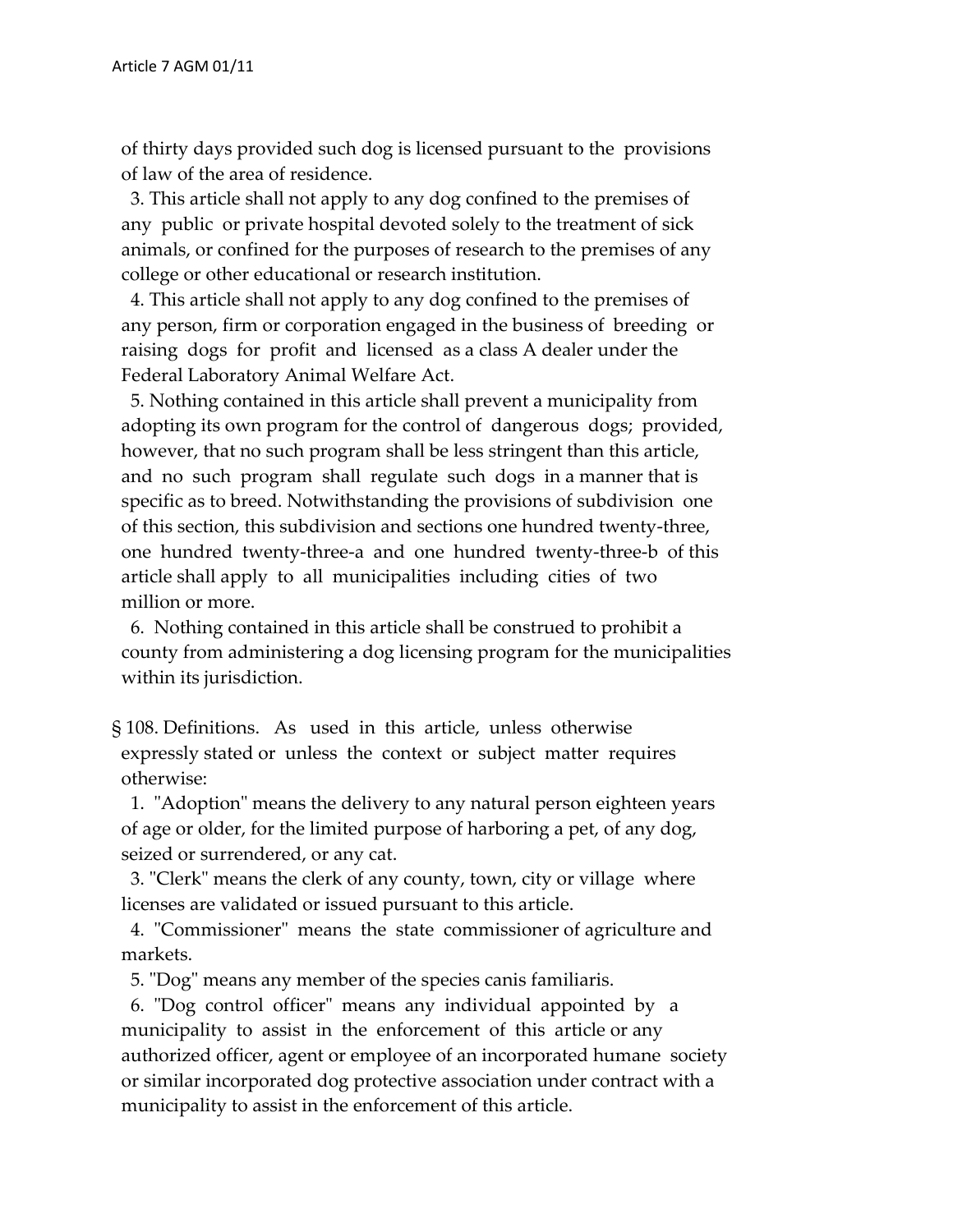7. "Domestic animal" means any domesticated sheep, horse, cattle, fallow deer, red deer, sika deer, whitetail deer which is raised under license from the department of environmental conservation, llama, goat, swine, fowl, duck, goose, swan, turkey, confined domestic hare or rabbit, pheasant or other bird which is raised in confinement under license from the state department of environmental conservation before release from captivity, except that the varieties of fowl commonly used for cock fights shall not be considered domestic animals for the purposes of this article.

8. "Euthanize" means to bring about death by a humane method.

 9. "Guide dog" means any dog that is trained to aid a person who is blind and is actually used for such purpose, or any dog owned by a recognized guide dog training center located within the state during the period such dog is being trained or bred for such purpose.

10. "Harbor" means to provide food or shelter to any dog.

 11. "Identification tag" means a tag issued by the licensing municipality which sets forth an identification number, together with the name of the municipality, the state of New York, contact information, including telephone number, for the municipality and such other information as the licensing municipality deems appropriate.

 12. "Identified dog" means any dog carrying an identification tag as provided in section one hundred eleven of this article.

13. "Municipality" means any county, town, city and village.

15. "Owner" means any person who harbors or keeps any dog.

 16. "Owner of record" means the person in whose name any dog was last licensed pursuant to this article, except that if any license is issued on application of a person under eighteen years of age, the owner of record shall be deemed to be the parent or guardian of such person. If it cannot be determined in whose name any dog was last licensed or if the owner of record has filed a statement pursuant to the provisions of section one hundred twelve of this article, the owner shall be deemed to be the owner of record of such dog, except that if the owner is under eighteen years of age, the owner of record shall be deemed to be the parent or guardian of such person.

 17. "Person" means any individual, corporation, partnership, association or other organized group of persons, municipality, or other legal entity.

 18. "Police work dog" means any dog owned or harbored by any state or municipal police department or any state or federal law enforcement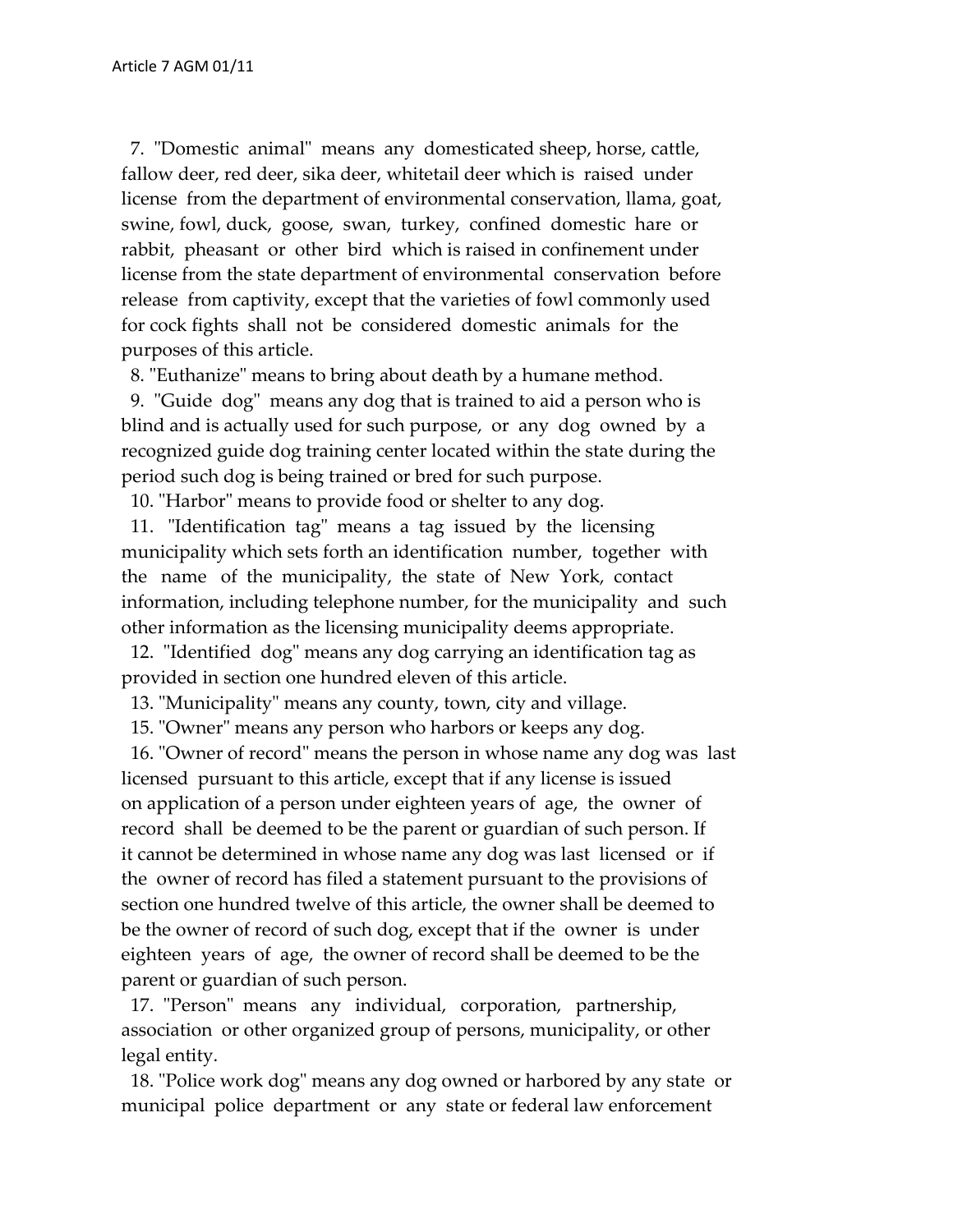agency, which has been trained to aid law enforcement officers and is actually being used for police work purposes.

 19. "Recognized registry association" means any registry association that operates on a nationwide basis, issues numbered registration certificates and keeps such records as may be required by the commissioner.

 20. "War dog" means any dog which has been honorably discharged from the United States armed services.

 21. "Hearing dog" means any dog that is trained to aid a person with a hearing impairment and is actually used for such purpose, or any dog owned by a recognized training center located within the state during the period such dog is being trained or bred for such purpose.

 22. "Service dog" means any dog that has been or is being individually trained to do work or perform tasks for the benefit of a person with a disability, provided that the dog is or will be owned by such person or that person's parent, guardian or other legal representative.

 23. "Person with a disability" means any person with a disability as that term is defined in subdivision twenty-one of section two hundred ninety-two of the executive law.

 24. (a) "Dangerous dog" means any dog which (i) without justification attacks a person, companion animal as defined in subdivision five of section three hundred fifty of this chapter, farm animal as defined in subdivision four of section three hundred fifty of this chapter or domestic animal as defined in subdivision seven of this section and causes physical injury or death, or (ii) behaves in a manner which a reasonable person would believe poses a serious and unjustified imminent threat of serious physical injury or death to one or more persons, companion animals, farm animals or domestic animals or (iii) without justification attacks a service dog, guide dog or hearing dog and causes physical injury or death.

 (b) "Dangerous dog" does not include a police work dog, as defined in subdivision eighteen of this section, which acts in the manner described in this paragraph while such police work dog is being used to assist one or more law enforcement officers in the performance of their official duties.

 25. "Working search dog" means any dog that is trained to aid in the search for missing persons, is actually used for such purpose and is registered with the department; provided, however, that such services provided by said dog shall be performed without charge or fee.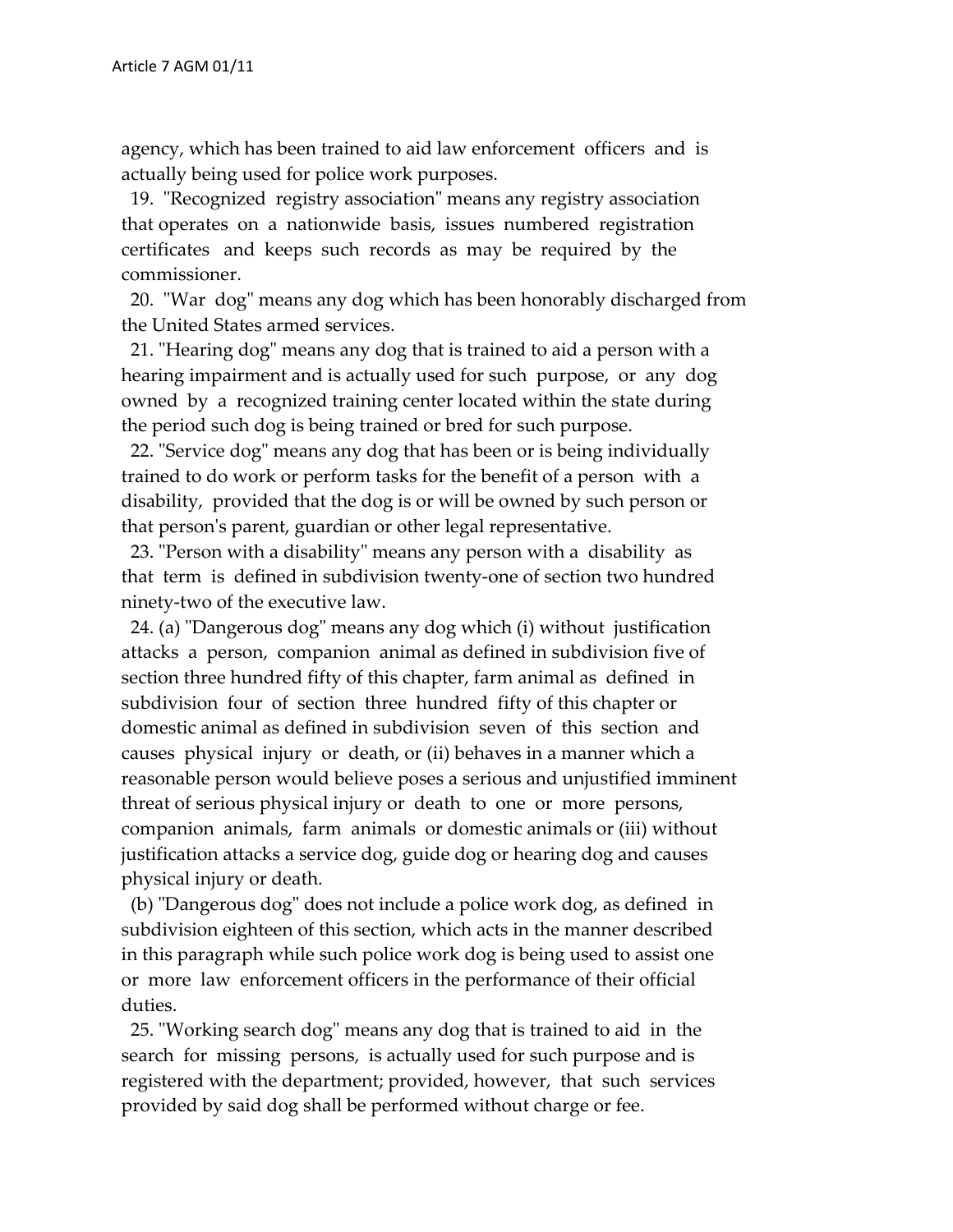26. "Therapy dog" means any dog that is trained to aid the emotional and physical health of patients in hospitals, nursing homes, retirement homes and other settings and is actually used for such purpose, or any dog owned by a recognized training center located within the state during the period such dog is being trained or bred for such purpose.

 27. "Detection dog" means any dog that is trained and is actually used for such purposes or is undergoing training to be used for the purpose of detecting controlled substances, explosives, ignitable liquids, firearms, cadavers, or school or correctional facility contraband.

 28. "Physical injury" means impairment of physical condition or substantial pain.

 29. "Serious physical injury" means physical injury which creates a substantial risk of death, or which causes death or serious or protracted disfigurement, protracted impairment of health or protracted loss or impairment of the function of any bodily organ.

§ 109. Licensing of dogs required; rabies vaccination required. 1. (a) The owner of any dog reaching the age of four months shall immediately make application for a dog license. No license shall be required for any dog which is under the age of four months and which is not at large, or that is residing in a pound or shelter maintained by or under contract or agreement with the state or any county, city, town or village, duly incorporated society for the prevention of cruelty to animals, duly incorporated humane society or duly incorporated dog protective association. Except as otherwise provided in this subdivision, a license shall be issued or renewed for a period of at least one year, provided, that no license shall be issued for a period expiring after the last day of the eleventh month following the expiration date of the current rabies certificate for the dog being licensed. All licenses shall expire on the last day of the last month of the period for which they are issued. In the event an applicant for a license presents, in lieu of a rabies certificate, a statement certified by a licensed veterinarian, as provided in subdivision two of this section, a license shall be issued or renewed for a period of one year from the date of said statement. Any municipality may establish a common renewal date for all such licenses. A license issued by a municipality that has established a common renewal date shall expire no later than the common renewal date prior to the expiration date of the rabies certificate for the dog being licensed. (b) Application for a dog license shall be made to the clerk of the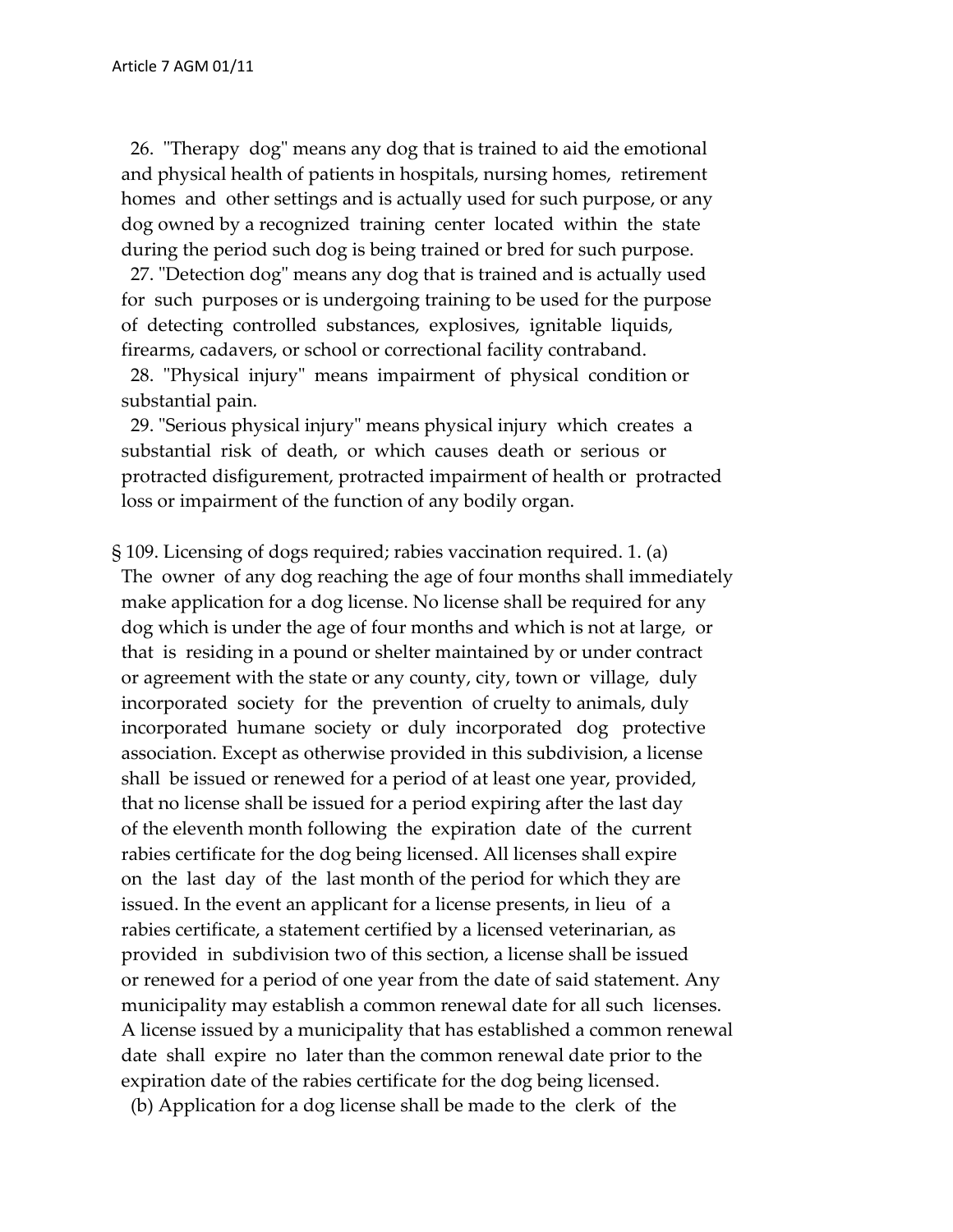town, city, or county or, in the counties of Nassau and Westchester, incorporated village in which the dog is harbored or to the village clerk of those villages in the county of Rockland with a population of fifteen thousand or more which have elected to accept applications pursuant to the provisions of this paragraph or to the village clerk of the village of Newark in the county of Wayne upon the election of the village of Newark pursuant to the provisions of this paragraph. Provided, however, that in the counties of Nassau and Westchester, the board of trustees of any incorporated village may by resolution provide that applications for licenses shall no longer be made to the village clerk, but to the clerk of the town in which the village is situated. Provided further, however, that in the county of Rockland, the board of trustees of any incorporated village with a population of fifteen thousand or more may by resolution provide that application for licenses shall be made to the village clerk. Provided further, however, that in the county of Wayne, the board of trustees of the village of Newark may by resolution provide that application for licenses shall be made to the village clerk. The governing body of any town or city or, in the counties of Nassau and Westchester, incorporated village or in the county of Rockland, those villages with a population of fifteen thousand or more which have so elected to accept applications or in the county of Wayne, the village of Newark if such village has so elected to accept applications may, on resolution of such body, authorize that such application be made to one or more named dog control officers of any such town, city or village. The issuance of any license by any such officer shall be under the control and supervision of the clerk. In the case of a seized dog being redeemed or a dog being otherwise obtained from a county animal shelter or pound, such application may be made to the county dog control officer in charge of such facility. In the case of a dog being redeemed or a dog being adopted from a shelter or pound established, maintained or contracted for, pursuant to section one hundred fourteen of this article, such application may be made to the manager of such facility, provided such manager has been authorized by the municipality in which the prospective owner resides to accept such application. Such authorization shall be requested by the governing body of the pound or shelter and the granting or denial of such authorization shall be in the discretion of the municipality in which the prospective owner resides.

(c) The application shall state the sex, actual or approximate age,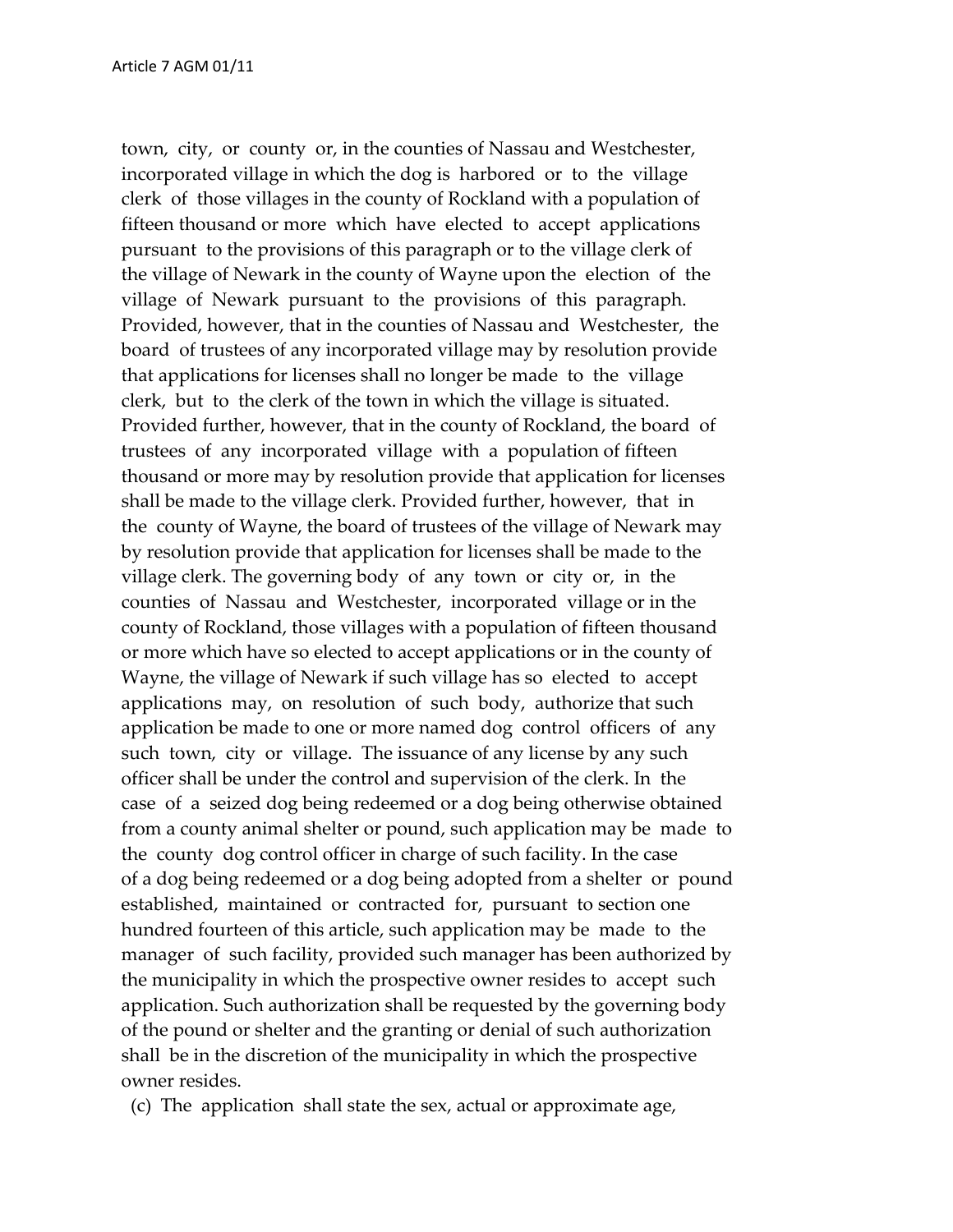breed, color, and municipal identification number of the dog, and other identification marks, if any, and the name, address, telephone number, county and town, city or village of residence of the owner. Municipalities may also require additional information on such application as deemed appropriate.

 (d) The application shall be accompanied by the license fee prescribed by section one hundred ten of this article and a certificate of rabies vaccination or statement in lieu thereof, as required by subdivision two of this section. In the case of a spayed or neutered dog, every application shall also be accompanied by a certificate signed by a licensed veterinarian or an affidavit signed by the owner, showing that the dog has been spayed or neutered, provided such certificate or affidavit shall not be required if the same is already on file with the clerk or authorized dog control officer. In lieu of the spay or neuter certificate an owner may present a statement certified by a licensed veterinarian stating that he has examined the dog and found that because of old age or other reason, the life of the dog would be endangered by spaying or neutering. In such case, the license fee for the dog shall be the same as for a spayed or neutered dog as set forth in subdivision one of section one hundred ten of this article.

 (e) Upon validation by the clerk, authorized dog control officer or authorized pound or shelter manager, the application shall become a license for the dog described therein.

 (f) The clerk, authorized dog control officer or authorized pound or shelter manager shall: (i) provide a copy of the license to the owner; (ii) retain a record of the license that shall be made available upon request to the commissioner for purposes of rabies and other animal disease control efforts and actions. In addition, the authorized pound or shelter manager shall send, within forty-eight hours of validation, a copy of the license to the licensing municipality within which the dog is to be harbored.

 (g) No license shall be transferable. Upon the transfer of ownership of any dog, the new owner shall immediately make application for a license for such dog.

 (h) Notwithstanding the provisions of any general, special or local law, or any rule or regulation to the contrary, the clerk, authorized dog control officer or authorized pound or shelter manager in municipalities having a population of less than one hundred thousand shall within five business days after the license has been validated,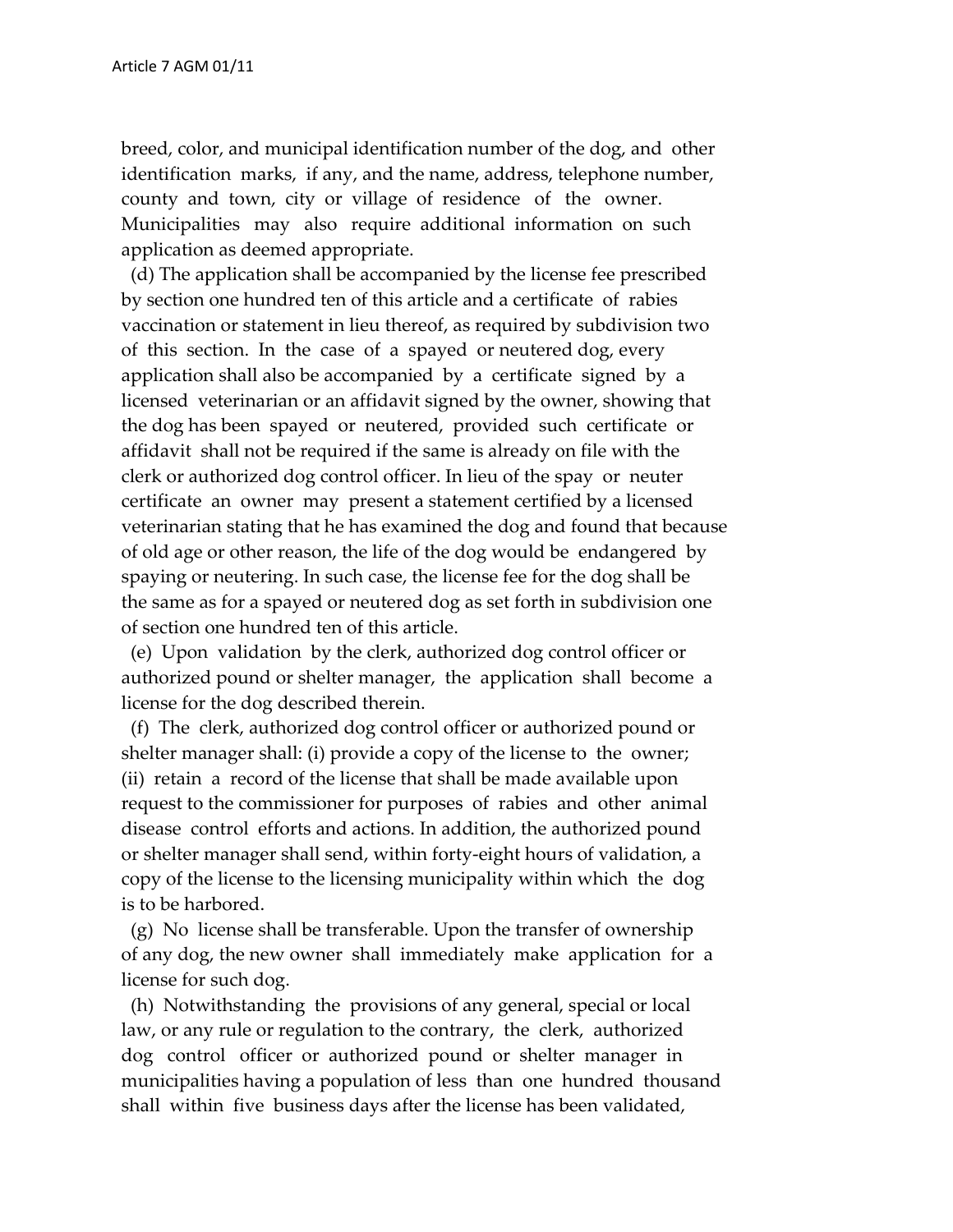send a copy of the validated license to the licensing municipality in which the dog is to be harbored.

 2. The clerk, authorized dog control officer or authorized pound or shelter manager, at the time of issuing any license pursuant to this article, shall require the applicant to present a statement certified by a licensed veterinarian showing that the dog or dogs have been vaccinated to prevent rabies or, in lieu thereof, a statement certified by a licensed veterinarian stating that because of old age or another reason, the life of the dog or dogs would be endangered by the administration of vaccine. The clerk, authorized dog control officer or authorized pound or shelter manager shall make or cause to be made from such statement a record of such information and shall file such record with a copy of the license. Such records shall be made available to the commissioner upon request for rabies and other animal disease control efforts.

 3. Municipalities may provide for the establishment and issuance of purebred licenses and, in the event they do so, shall provide for the assessment of a surcharge of at least three dollars for the purposes of carrying out animal population control efforts as provided in section one hundred seventeen-a of this article.

§ 110. License fees. 1. The license fee for dog licenses issued pursuant to subdivision one of section one hundred nine of this article shall be determined by the municipality issuing the license, provided that the total fee for an unspayed or unneutered dog shall be at least five dollars more than the total fee for a spayed or neutered dog. All revenue derived from such fees shall be the sole property of the municipality setting the same and shall be used only for controlling dogs and enforcing this article and any rule, regulation, or local law or ordinance adopted pursuant thereto, including subsidizing the spaying or neutering of dogs and any facility as authorized under section one hundred sixteen of this article used therefor, and subsidizing public humane education programs in responsible dog ownership.

 2. Municipalities may exempt from their licensing fees any guide dog, hearing dog, service dog, war dog, working search dog, detection dog, police work dog or therapy dog. Each copy of any license for such dogs shall be conspicuously marked "Guide Dog", "Hearing Dog", "Service Dog", "Working Search Dog", "War Dog", "Detection Dog", "Police Work Dog", or "Therapy Dog", as may be appropriate, by the clerk or authorized dog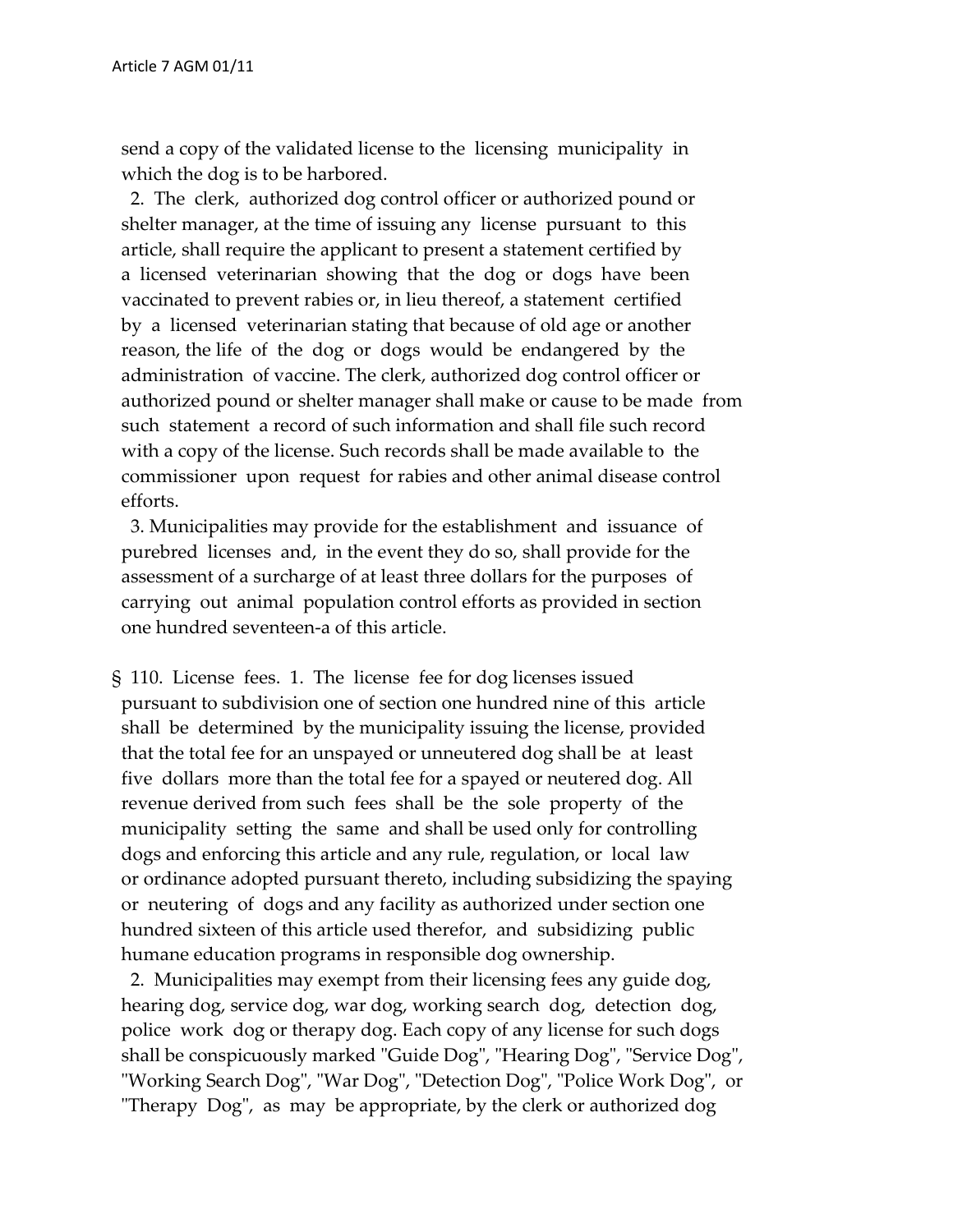control officer.

 3. In addition to the fee charged pursuant to subdivision one of this section, all municipalities issuing dog licenses pursuant to this article are required to provide for the assessment of an additional surcharge of at least one dollar for altered dogs and at least three dollars for unaltered dogs for the purposes of carrying out animal population control efforts as provided in section one hundred seventeen-a of this article.

 4. In addition to the fee charged pursuant to subdivision one of this section, any municipality issuing dog licenses pursuant to this article is hereby authorized to provide for the assessment of additional surcharges for the purpose of:

 (a) recovering costs associated with enumeration conducted pursuant to subdivision six of section one hundred thirteen of this article should a dog be identified as unlicensed during such enumeration. Such additional fee shall be the property of the licensing municipality and shall be used to pay the expenses incurred by the municipality in conducting the enumeration. In the event the additional fees collected exceed the expenses incurred by the municipality in conducting an enumeration in any year, such excess fees may be used by the municipality for enforcing this article and for spaying or neutering animals; and

 (b) offsetting costs associated with the provision and replacement of identification tags pursuant to section one hundred eleven of this article.

§ 111. Identification of dogs. 1. Each dog licensed pursuant to subdivision one of section one hundred nine of this article shall be assigned, at the time the dog is first licensed, a municipal identification number. Such identification number shall be carried by the dog on an identification tag which shall be affixed to a collar on the dog at all times, provided that a municipality may exempt dogs participating in a dog show during such participation.

 2. No tag carrying an identification number shall be affixed to the collar of any dog other than the one to which that number has been assigned.

 3. A municipality offering a purebred license may provide a licensee, at his or her expense, any number of tags imprinted with the same number as the purebred license. One such tag shall be affixed to the collar of each dog harbored pursuant to the purebred license at all times,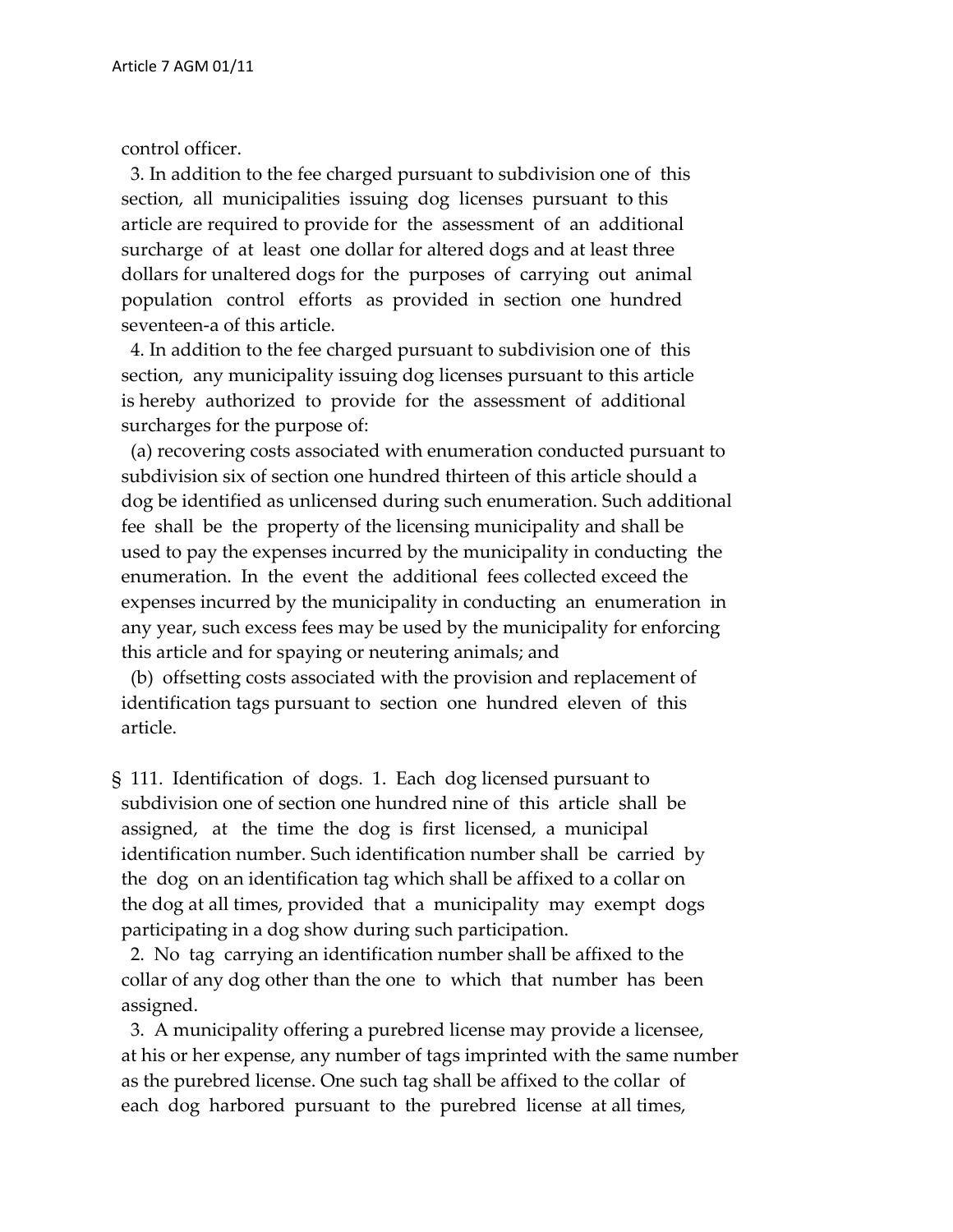provided that municipalities may exempt dogs participating in a dog show during such participation. Such a tag shall be affixed only to the collar of a dog owned by the holder of the purebred license and harbored on his premises.

 4. A municipality offering a license for any guide dog, service dog, hearing dog or detection dog may issue a special tag for identifying such dog, provided that such tag shall be in addition to the identification tag required by subdivision one of this section. The municipality may prescribe the shape, size, color, and form of imprint of the tag which shall be a different color and shape than the standard identification tag. Upon application, the commissioner shall furnish such tags without payment of a fee.

§ 112. Change of ownership; lost or stolen dog. 1. In the event of a change in the ownership of any dog which has been licensed pursuant to this article or in the address of the owner of record of any such dog, the owner of record shall, within ten days of such change, file with the municipality in which the dog is licensed a written report of such change. Such owner of record shall be liable for any violation of this article until such filing is made or until the dog is licensed in the name of the new owner.

 2. If any dog which has been licensed pursuant to this article is lost or stolen, the owner of record shall, within ten days of the discovery of such loss or theft file with the municipality in which the dog is licensed a written report of such loss or theft. In the case of a loss or theft, the owner of record of any such dog shall not be liable for any violation of this article committed after such report is filed. 3. In the case of a dog's death, the owner of record shall so notify the municipality in which the dog is licensed either prior to renewal of licensure or upon the time of such renewal as set forth by the municipality in which the the dog is licensed.

§ 113. Dog control officers. 1. Each town and city, and each village in which licenses are issued, shall appoint, and any other village and any county may appoint, one or more dog control officers for the purpose of assisting, within the appointing municipality, with the control of dogs and the enforcement of this article.

 2. In lieu of or in addition to the appointment of a dog control officer or officers, any town or city, or any village in which licenses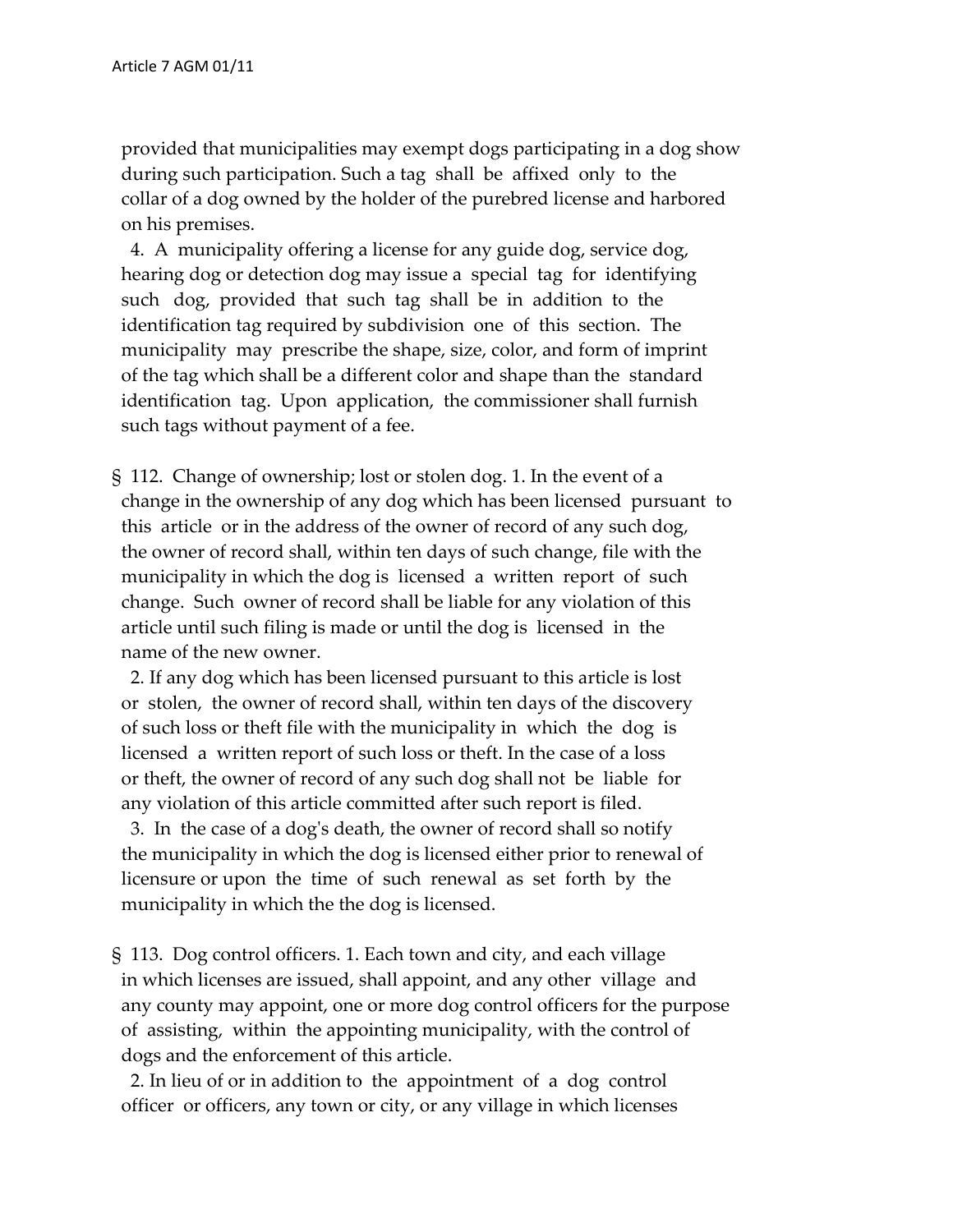are issued shall, and any other village and any county may, contract for dog control officer services with any other municipality or with any incorporated humane society or similar incorporated dog protective association, or shall appoint, jointly with one or more other municipalities, one or more dog control officers having jurisdiction in each of the cooperating municipalities.

 3. Every dog control officer shall have the power to issue an appearance ticket pursuant to section 150.20 of the criminal procedure law, to serve a summons and to serve and execute any other order or process in the execution of the provisions of this article. In addition, any dog control officer or any peace officer, when acting pursuant to his special duties, or police officer, who is authorized by a municipality to assist in the enforcement of this article may serve any process, including an appearance ticket, a uniform appearance ticket and a uniform appearance ticket and simplified information, related to any proceeding, whether criminal or civil in nature undertaken in accord with the provisions of this article or any local law or ordinance promulgated pursuant thereto.

 4. Every dog control officer, peace officer, when acting pursuant to his special duties or police officer shall promptly make and maintain a complete record of any seizure and subsequent disposition of any dog. Such record shall include, but not be limited to, a description of the dog, the date and hour of seizure, the official identification number of such dog, if any, the location where seized, the reason for seizure, and the owner's name and address, if known.

 5. Every dog control officer shall file and maintain such records for not less than three years following the creation of such record, and shall make such reports available to the commissioner upon request. 6. The governing body of any municipality in which licenses are issued, may, either individually or in cooperation with other municipal entities, require its dog control officer or animal control officer or any other authorized agent to ascertain and list the names of all persons in the municipality owning or harboring dogs, or in lieu thereof, such municipality may contract to have the same done.

§ 114. Pounds and shelters. 1. Each town and city, and each village in which licenses are issued shall, and any other village and any county may, establish and maintain a pound or shelter for dogs.

2. In lieu of or in addition to establishing and maintaining such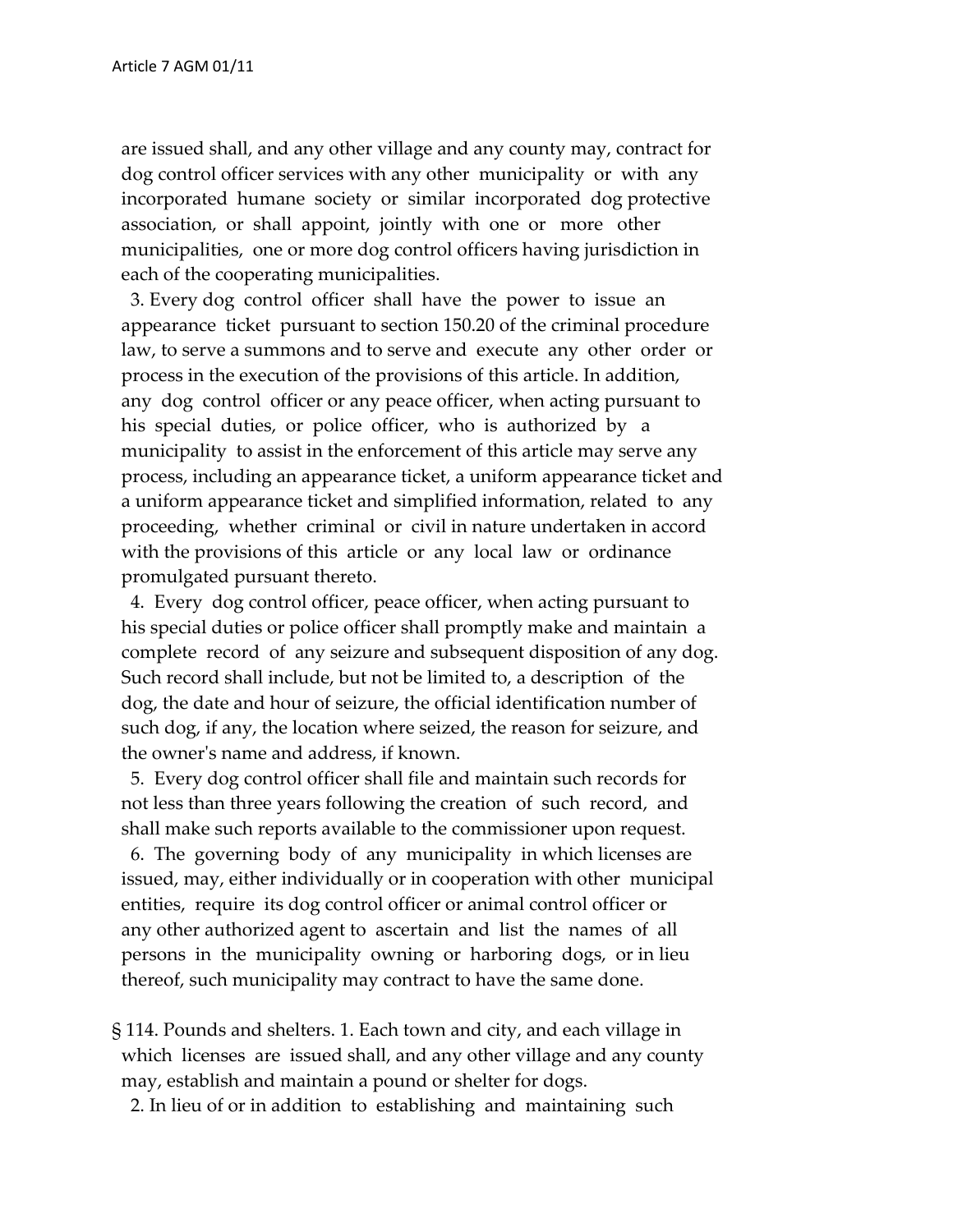pound or shelter, any town or city, or any village in which licenses are issued shall, and any other village and any county may, contract for pound or shelter services with any other municipality or with any incorporated humane society or similar incorporated dog protective association, or shall establish and maintain, jointly or with one or more other municipalities, a pound or shelter.

§ 115. Funds expended by municipality for services. No municipality shall be required to expend in any calendar year for dog control officer and pound or shelter services undertaken pursuant to this article, an amount of money greater than it receives during such year pursuant to this article and any local law or ordinance enacted pursuant thereto.

 § 116. Spaying and neutering facilities authorized. 1. Any municipality may, by local law or ordinance, provide for the establishment and operation of a facility to provide services for the alteration of the reproductive capacity through spaying or neutering of dogs and cats owned by the residents thereof.

 2. Any animal which is presented at such facility for alteration must be accompanied by a notarized authorization signed by the owner thereof consenting to such alteration and agreeing to hold the municipality, its agents, servants and employees harmless for any damages arising therefrom or incidental thereto.

 3. Any municipality enacting a local law or ordinance as authorized by this section shall further provide for the regulation of such facility with respect to the terms and conditions, including compensation, under which any animal will be maintained while the animal remains in the custody of the facility.

 4. In no event shall any of the moneys or fees derived from, or collected pursuant to, the provisions of this article except as provided in paragraph c of subdivision four of section one hundred ten of this article and section one hundred seventeen-a of this article be used to subsidize the spaying or neutering of cats.

§ 117. Seizure of dogs; redemption periods; impoundment fees; adoption. 1. Any dog control officer or peace officer, acting pursuant to his special duties, or police officer in the employ of or under contract to a municipality shall seize:

(a) any dog which is not identified and which is not on the owner's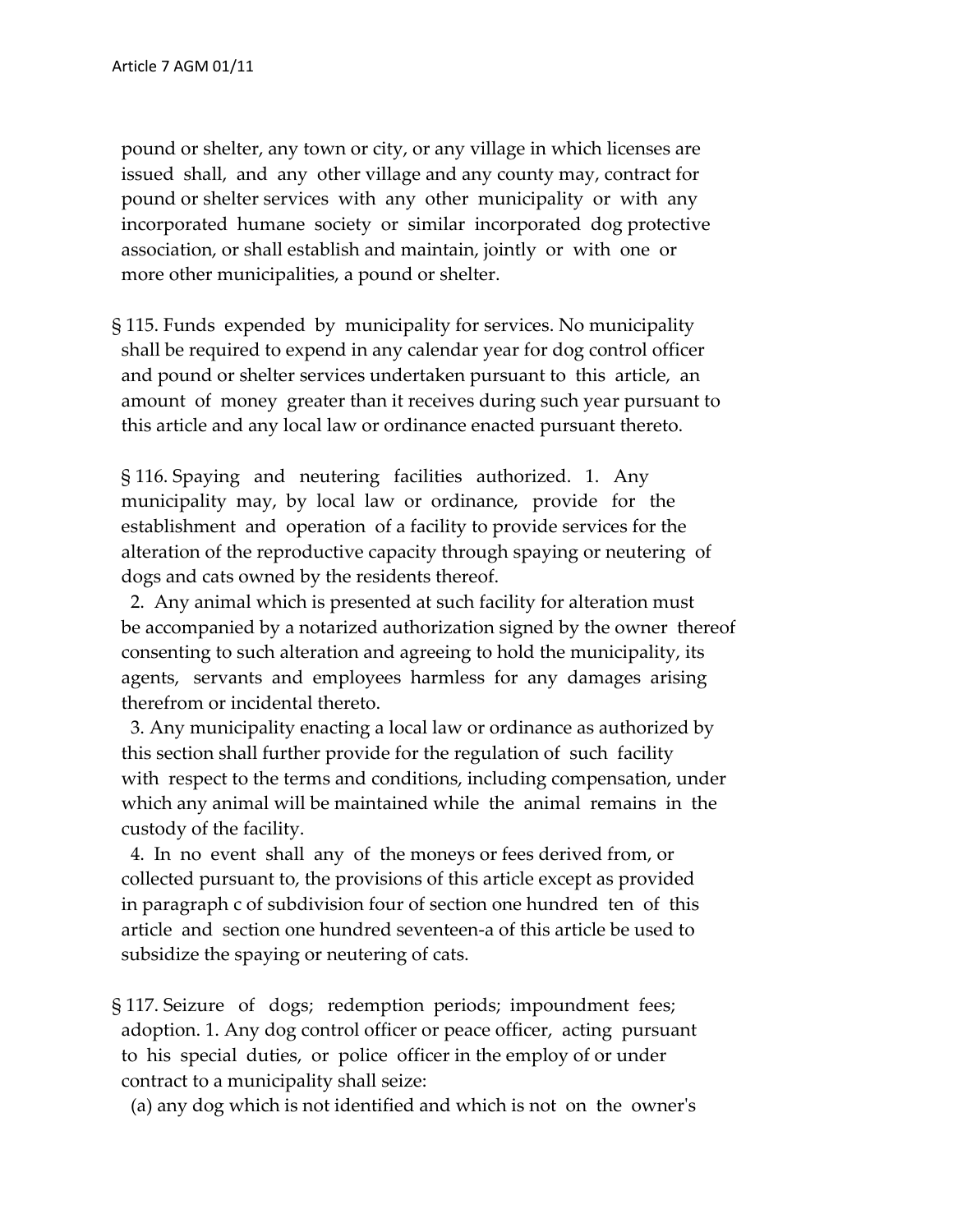## premises;

 (b) any dog which is not licensed, whether on or off the owner's premises;

 (c) any licensed dog which is not in the control of its owner or custodian or not on the premises of the dog's owner or custodian, if there is probable cause to believe the dog is dangerous; and

(d) any dog which poses an immediate threat to the public safety.

 Promptly upon seizure the dog control officer shall commence a proceeding as provided for in subdivision two of section one hundred twenty-three of this article.

 2. Any dog control officer or peace officer, acting pursuant to his special duties, or police officer in the employ of or under contract to a municipality may seize any dog in violation of any local law or ordinance relating to the control of dogs, adopted by any municipality pursuant to the provisions of this article.

 3. Each dog seized in accordance with the provisions of this article shall be properly sheltered, fed and watered for the redemption period as hereinafter provided.

 4. Each dog which is not identified, whether or not licensed, shall be held for a period of five days from the day seized during which period the dog may be redeemed by its owner, provided that such owner produces proof that the dog has been licensed and has been identified pursuant to the provisions of this article and further provided that the owner pays the following impoundment fees:

 (a) not less than ten dollars for the first impoundment of any dog owned by that person;

 (b) not less than twenty dollars for the first twenty-four hours or part thereof and three dollars for each additional twenty-four hours or part thereof for the second impoundment, within one year of the first impoundment, of any dog owned by that person; or

 (c) not less than thirty dollars for the first twenty-four hours or part thereof and three dollars for each additional twenty-four hours or part thereof for the third and subsequent impoundments, within one year of the first impoundment, of any dog owned by that person.

 The impoundment fees set forth in paragraphs (a), (b) and (c) of this subdivision notwithstanding, any municipality may set by local law or ordinance such fees in any amount.

 5. All impoundment fees shall be the property of the municipality to which they are paid and shall be used only for controlling dogs and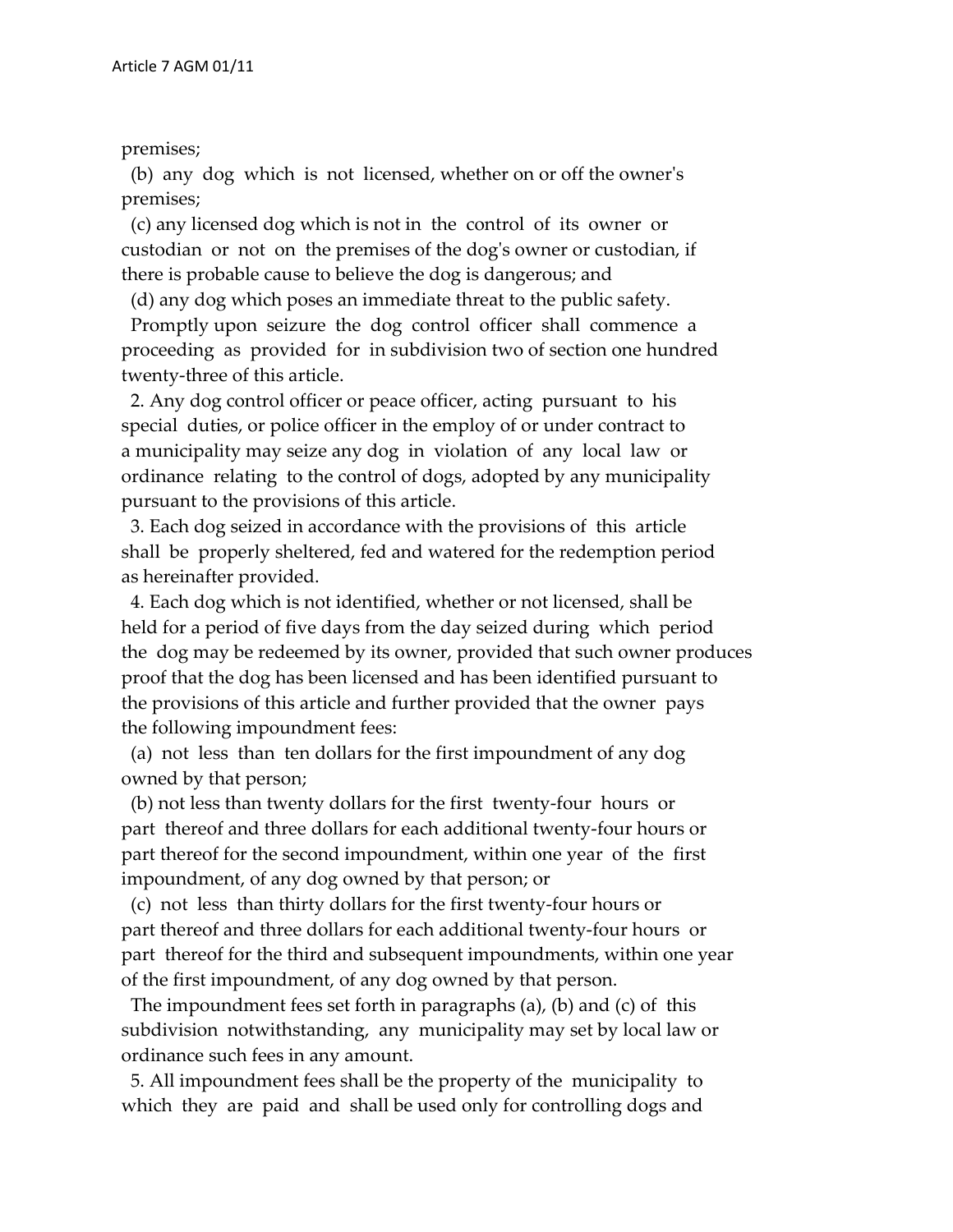enforcing this article and any rule, regulation, or local law or ordinance adopted pursuant thereto, including subsidizing the spaying or neutering of dogs and any facility as authorized under section one hundred sixteen of this article used therefor, and subsidizing public humane education programs in responsible dog ownership.

 6. Promptly upon seizure of any identified dog, the owner of record of such dog shall be notified personally or by certified mail, return receipt requested, of the facts of seizure and the procedure for redemption. If notification is personally given, such dog shall be held for a period of seven days after day of notice, during which period the dog may be redeemed by the owner. If such notification is made by mail, such dog shall be held for a period of nine days from the date of mailing, during which period the dog may be redeemed by the owner. In either case, the owner may redeem such dog upon payment of the impoundment fees prescribed by subdivision four of this section and by producing proof that the dog has been licensed.

 7. An owner shall forfeit title to any dog unredeemed at the expiration of the appropriate redemption period, and the dog shall then be made available for adoption or euthanized subject to subdivisions six, eight and nine of this section and subject to the provisions of section three hundred seventy-four of this chapter. Any municipality may by local law or ordinance establish additional conditions for adoption including the requirement that adopted dogs shall be spayed or neutered before or after release from custody upon such terms and conditions as the municipality may establish.

 7-a. Any animal in the custody of a pound shall be made available for adoption or euthanized subject to subdivisions six, eight and nine of this section and subject to the provisions of section three hundred seventy-four of this chapter after the time for redemption has expired; provided, however, that such release may be made to another such pound, duly incorporated society for the prevention of cruelty to animals, duly incorporated humane society or duly incorporated animal protective association for the sole purpose of placing such animal in an adoptive home, when such action is reasonably believed to improve the opportunity for adoption.

 8. The redemption periods set forth above in this section notwithstanding, any municipality may establish the duration of such periods by local law or ordinance, provided that no such period shall be less than three days, except that where notice to the owner is given by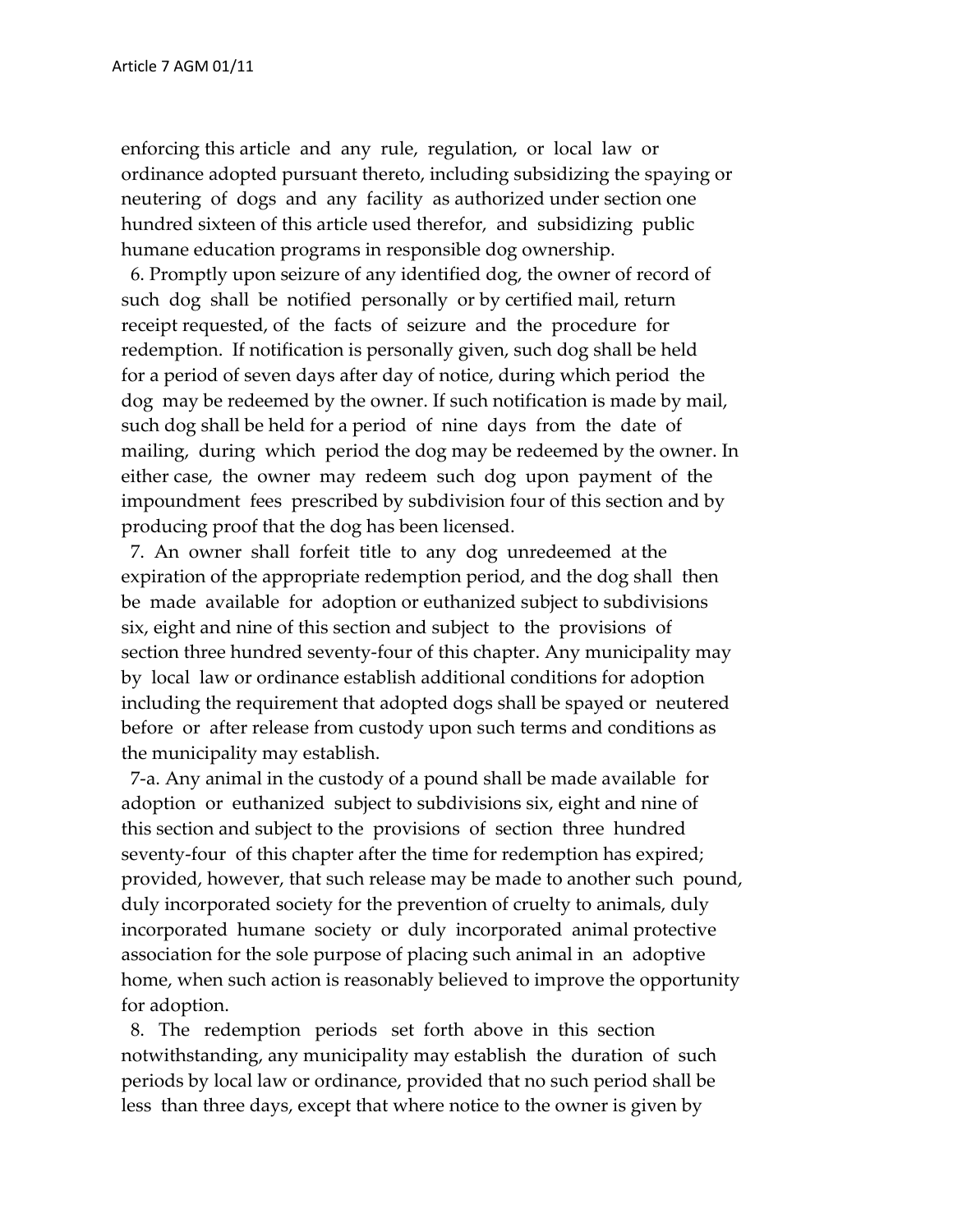mail, no such period shall be less than seven days.

 9. Any dog, owned by a resident of any city having a population of over two million or by a non-resident of this state, seized and impounded pursuant to the provisions of this article, and whose owner can be identified, shall be subject to subdivision six of this section. If the dog is licensed pursuant to the provisions of law of the area of the owner's residence, the licensing requirements of this article shall not apply provided such dog is not harbored within this state outside any city having a population of over two million for a period exceeding thirty days.

 10. The seizure of any dog shall not relieve any person from any violation provided for by section one hundred nineteen of this article.

 11. No liability in damages or otherwise shall be incurred on account of the seizure, euthanization or adoption of any dog pursuant to the provisions of this article.

 § 117-a. Animal population control program. 1. The commissioner shall submit a request for proposals from not-for-profit entities as described herein for the purpose of administering a state animal population control program. The entity chosen to administer such program shall enter into a contract with the state for a term of five years, which may be renewed subject to the approval of the commissioner. The purpose of this program shall be to reduce the population of unwanted and stray dogs and cats thereby reducing incidence of euthanasia and potential threats to public health and safety posed by the large population of these animals. This program shall seek to accomplish its purpose by encouraging residents of New York state who are the owners of dogs and cats to have them spayed or neutered by providing low-cost spaying and neutering services to such owners meeting the criteria enumerated in subdivision three of this section. For purposes of this section, "low-cost" shall mean substantially less than the average cost in a particular region of the state for spaying or neutering services, including any and all ancillary changes for services, including but not limited to, presurgical examinations, tests and immunizations, and other services related to the spay or neuter procedure. All veterinary services provided pursuant to this section must be performed by a veterinarian licensed in this state.

 2. Eligible not-for-profit entities shall consist of duly incorporated societies for the prevention of cruelty to animals, duly incorporated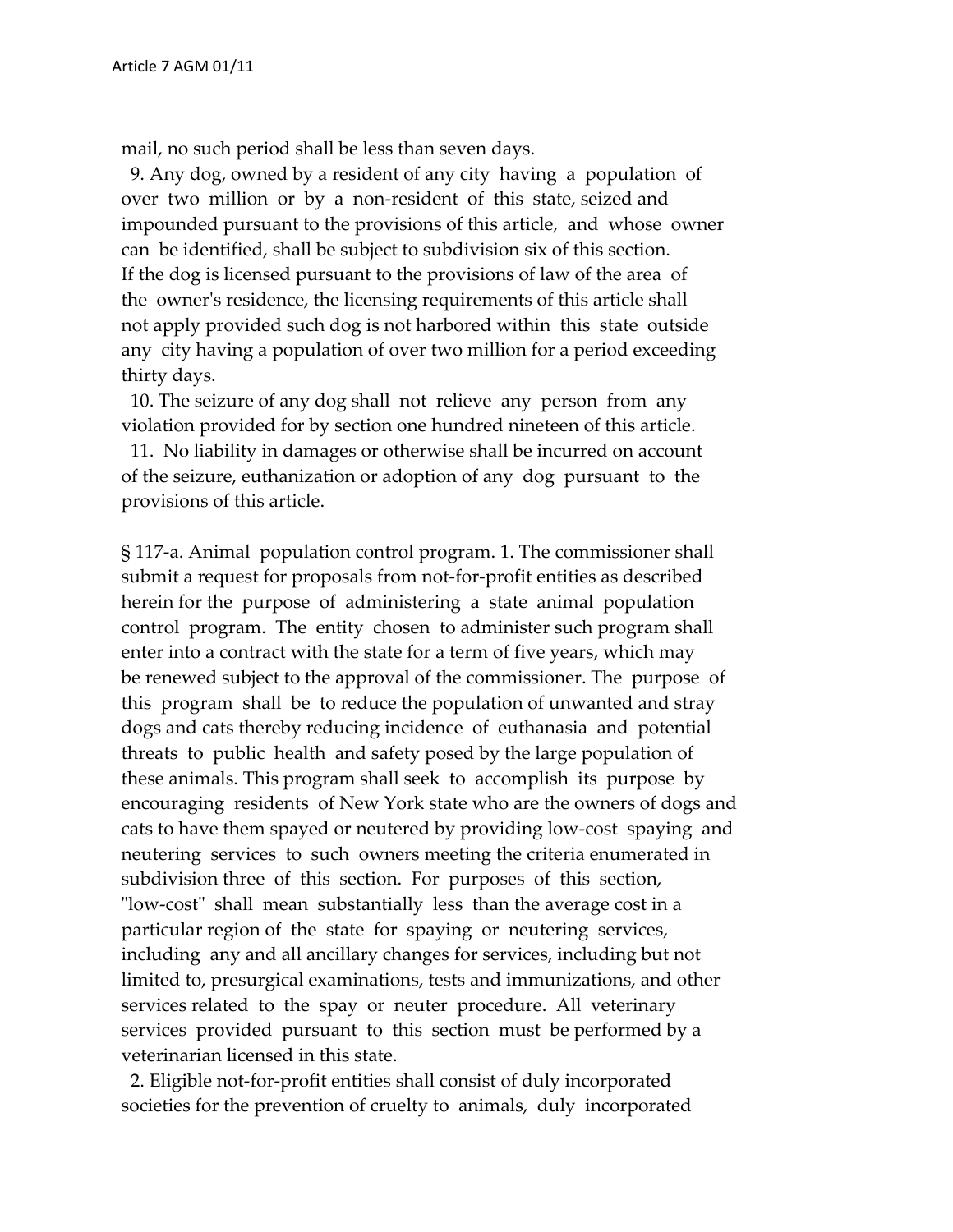humane societies, duly incorporated animal protective associations, or duly incorporated non-profit corporations that have received designation as  $501(c)(3)$  entities by the Internal Revenue Service and which entities are operating as animal rescue organizations, animal adoption organizations, spay/neuter clinics, or other entities whose core mission predominantly includes statewide efforts to manage the companion animal population in New York state. In awarding the contract, the commissioner must consider the following criteria with respect to each applicant: its experience in providing low-cost spay-neuter services, the scope of services it provides, the length of time it has been operating, its financial history, its demonstrated ability to work with outside organizations and community groups, and the proposed cost of administering and promoting the program. In choosing such entity, the commissioner may establish other criteria for making his or her selection in consultation with veterinarians, representatives from animal advocacy and welfare organizations, and municipalities. The selection of the administrative entity overseeing the state animal population control fund must be completed no later than December thirty-first, two thousand ten.

 (a) The administrative entity chosen by the commissioner shall review plans submitted for approval and funding of low-cost spay-neuter programs and award grants for the animal population control fund for implementation of such plans. In reviewing the plans, the entity shall consider the following criteria: the method of providing low-cost spay-neuter services, including an anticipated fee schedule for such services, the size and need of the population served, the plan for outreach and promotion of such services, experience in providing low-cost spay-neuter services and cost-effectiveness of the overall plan. In awarding grants, the entity shall use best efforts to provide statewide distribution of funding.

 (b) (i) Upon approving a plan submitted pursuant to this section, the administrative entity shall award a grant for the creation and implementation of such plan.

 (ii) Upon approving a plan submitted for approval and funding of all other spay-neuter programs, the administrative entity shall award grants for the ongoing administration of low-cost spay-neuter services. Payments against such grants shall be advanced quarterly. Any remaining funds at the end of the grant period shall be remitted to the animal population control fund.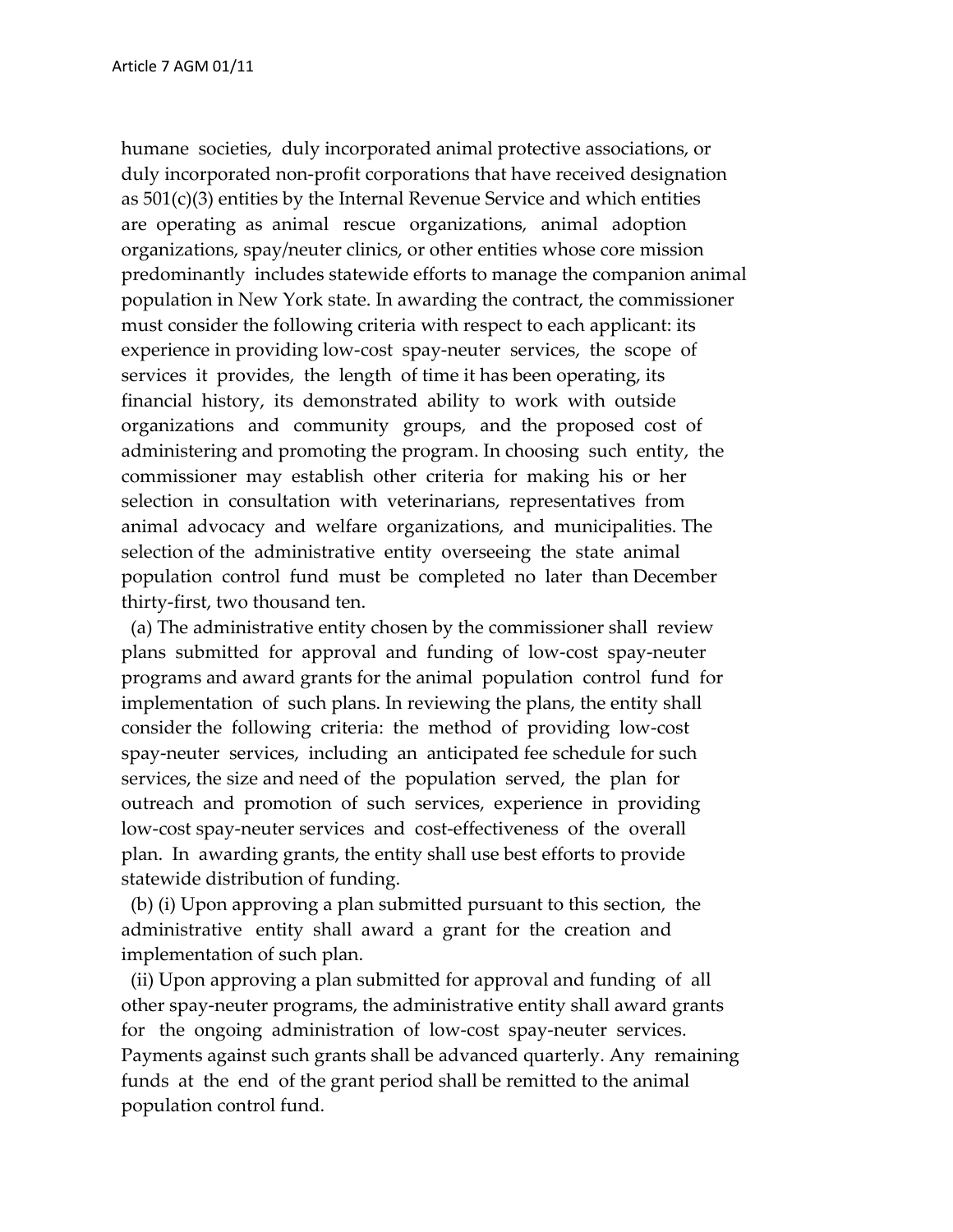(iii) Any grants made pursuant to this section may be discontinued if it is found by the administrative entity that funds previously disbursed were not used for their intended purpose or that services performed were not provided according to the terms and conditions as the administrative entity shall provide.

 (c) An administrative entity selected pursuant to this section shall use proceeds from the animal population control fund to pay for reasonable expenses incurred in operating the low-cost spay-neuter program, but is hereby authorized to solicit funds from other public and private sources.

 (d) Such administrative entity shall submit an annual report to the governor, the temporary president of the senate, the speaker of the assembly, the minority leader of the senate, the minority leader of the assembly, and the commissioner. Such report shall include but not be limited to the balance of the fund, annual expenditures, annual income, the number of entities receiving funding and the amount received by each entity, the total number and type of low-cost spay-neuter services provided by each entity, the method of providing such services by each entity, the expenditure made for promoting the fund and description of marketing efforts, and recommendations regarding the implementation and financial viability of the fund.

 (e) The administrative entity shall perform such other tasks as may be reasonable and necessary for the administration of such fund.

 (f) If the administrative entity cannot perform its obligations pursuant to its contract, or if it is determined by the commissioner that it is not performing its obligations in a satisfactory manner, the commissioner may cancel such contract and issue another request for proposals from other entities to administer the program.

 3. In order to be eligible to participate in the animal population control program, and therefore, be entitled to the low-cost spay/neuter services provided for herein, an owner of a dog or cat shall be a resident of New York state and shall submit proof to the entity providing such services as follows:

 (a) in the form of an adoption agreement that their dog or cat was adopted from a pound, shelter maintained by or under contract or agreement with the state or any county, city, town, or village, duly incorporated society for the prevention of cruelty to animals, duly incorporated humane society or duly incorporated dog or cat protective association; or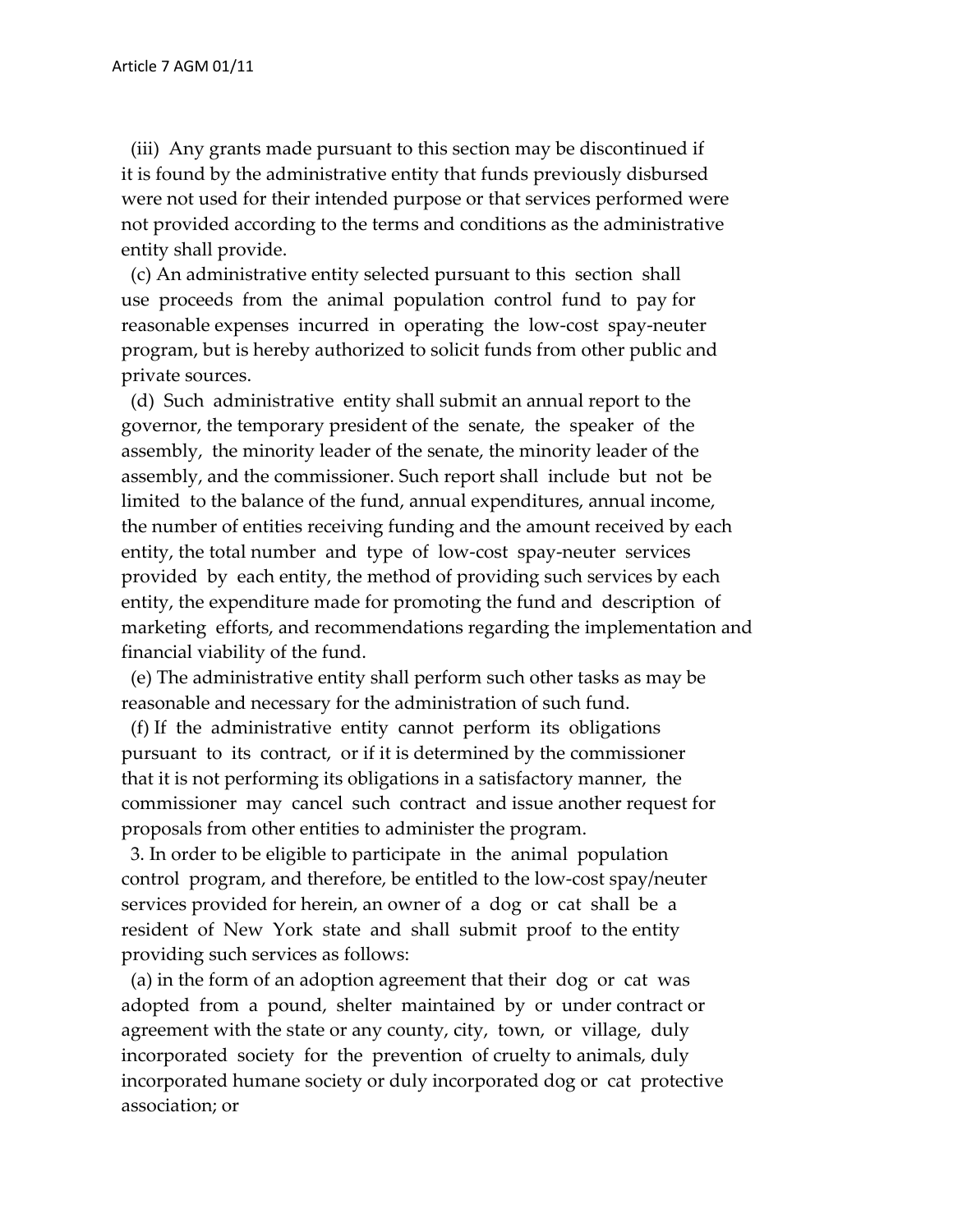(b) proof of participation in at least one of the following:

 (i) the food stamp program authorized pursuant to 7 U.S.C. 2011, et seq.;

 (ii) the supplemental security income for the aged, blind and disabled program authorized pursuant to 42 U.S.C. 1381 et seq.;

 (iii) the low income housing assistance program authorized pursuant to 42 U.S.C. 1437(f);

 (iv) the Family Assistance program authorized pursuant to title ten of article five of the social services law;

 (v) the Safety Net Assistance program authorized pursuant to title three of article five of the social services law;

 (vi) the program of Medical Assistance authorized pursuant to title eleven of article five of the social services law; or

 (vii) other similar programs identified by the administrative entity and approved by the commissioner; and

 (c) in any city, town, village, or county which has enacted a local law or ordinance requiring spay/neuter of all dogs and cats prior to adoption from shelters, pounds, duly incorporated societies for the prevention of cruelty to animals, humane societies and duly incorporated dog or cat protective associations within such city, town, village or county, eligibility for participation in the animal population control program shall be determined based solely on the provisions of paragraph (b) of this subdivision.

 4. Notwithstanding the provisions of paragraph (a) of subdivision three of this section, no resident, otherwise qualified pursuant to such paragraph, shall be entitled to participate in the low cost spay/neuter program implemented by this section if the animal to be spayed or neutered:

(a) was imported or caused to be imported from outside the state;

 (b) was adopted from an otherwise qualifying pound, shelter, duly incorporated society for the prevention of cruelty to animals, duly incorporated humane society or duly incorporated dog or cat protective association which included the cost of a spaying or neutering procedure in the cost of the adoption.

 5. Any county is hereby authorized to establish and implement an animal population control program within its jurisdiction. Any county creating its own program may submit a plan to the administrative entity for such program for approval and to receive funding from the animal population control program. Such plan shall include but not be limited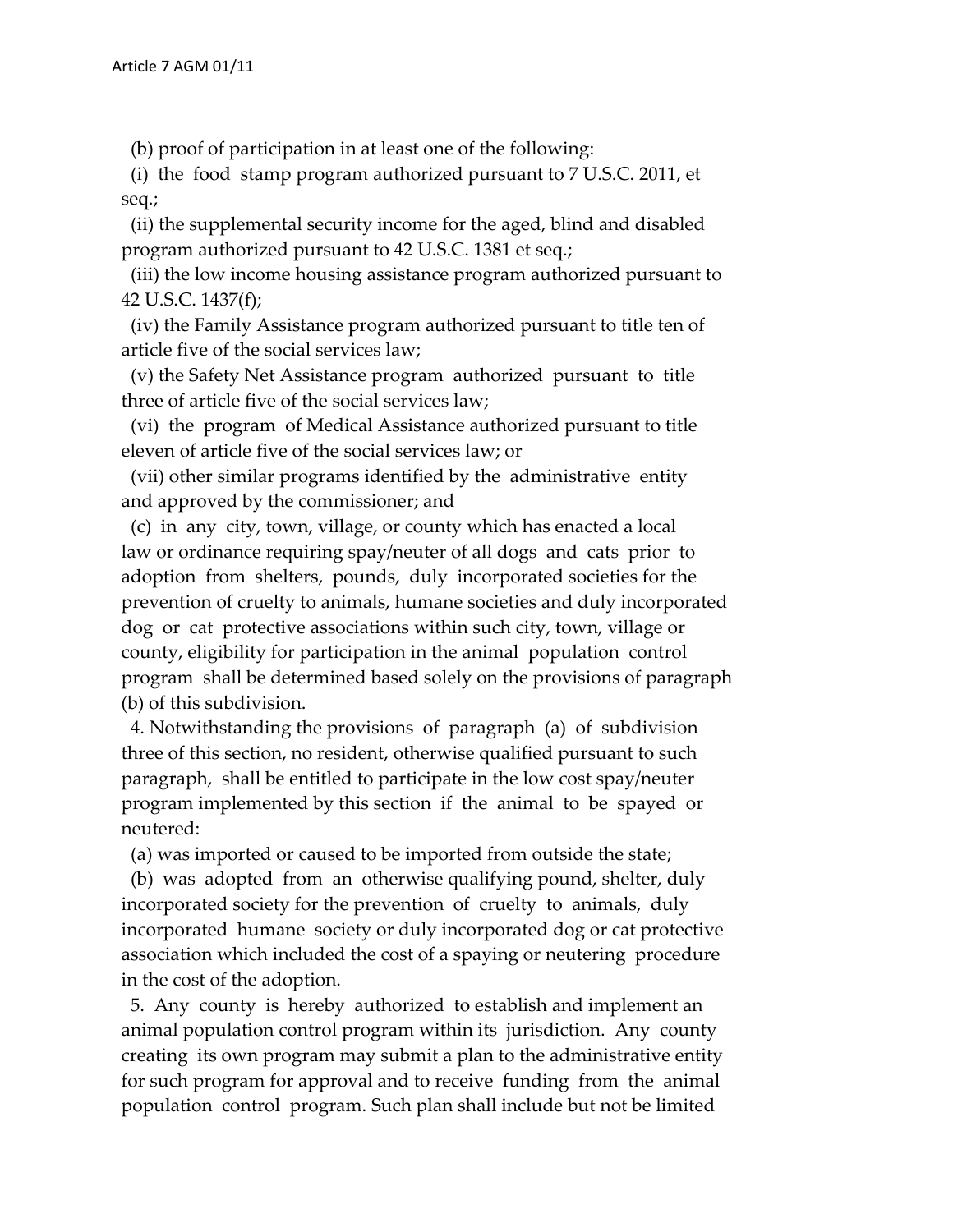to the criteria described in paragraph (a) of subdivision two of this section.

 6. Any county which has created its own program, which has been approved by the administrative entity pursuant to this section, may receive the funds collected by the municipalities within the county pursuant to subdivision three of section one hundred ten of this article for the sole purpose of administering such program. Such county program shall be subject to this article and the terms and conditions of the animal population control program, as may be amended from time to time.

 7. Any municipality within a county that does not have its own program approved by the administrative entity pursuant to subdivision two of this section must submit the funds collected pursuant to subdivision three of section one hundred ten of this article to the animal population control fund pursuant to section ninety-seven-xx of the state finance law.

 8. In the absence of a county animal population control program, entities described below within such county may, pursuant to subdivision two of this section, apply for funds from the animal population control fund described in section ninety-seven-xx of the state finance law for the sole purpose of providing low-cost spay and neuter services in their service area. In the event that the service area of an entity encompasses two or more counties, such entity may apply and receive funding from the animal population control fund to serve such portion of their service area that is not covered by an existing county animal population control program. Such entities shall include pounds, duly incorporated societies for the prevention of cruelty to animals, duly incorporated humane societies, duly incorporated animal protective associations and duly incorporated nonprofit corporations that have received designation as a 501(c)(3) organization by the Internal Revenue Service, which entities are operating as animal rescue or adoption organizations. Any such entity must also be in good standing with the charities bureau of the office of the attorney general and with the secretary of state.

 9. The administrative entity shall establish reporting requirements for any entity awarded funding through the animal population control program, and any other protocols necessary to ensure appropriate and effective use of monies disbursed pursuant to this section.

§ 118. Violations. 1. It shall be a violation, punishable as provided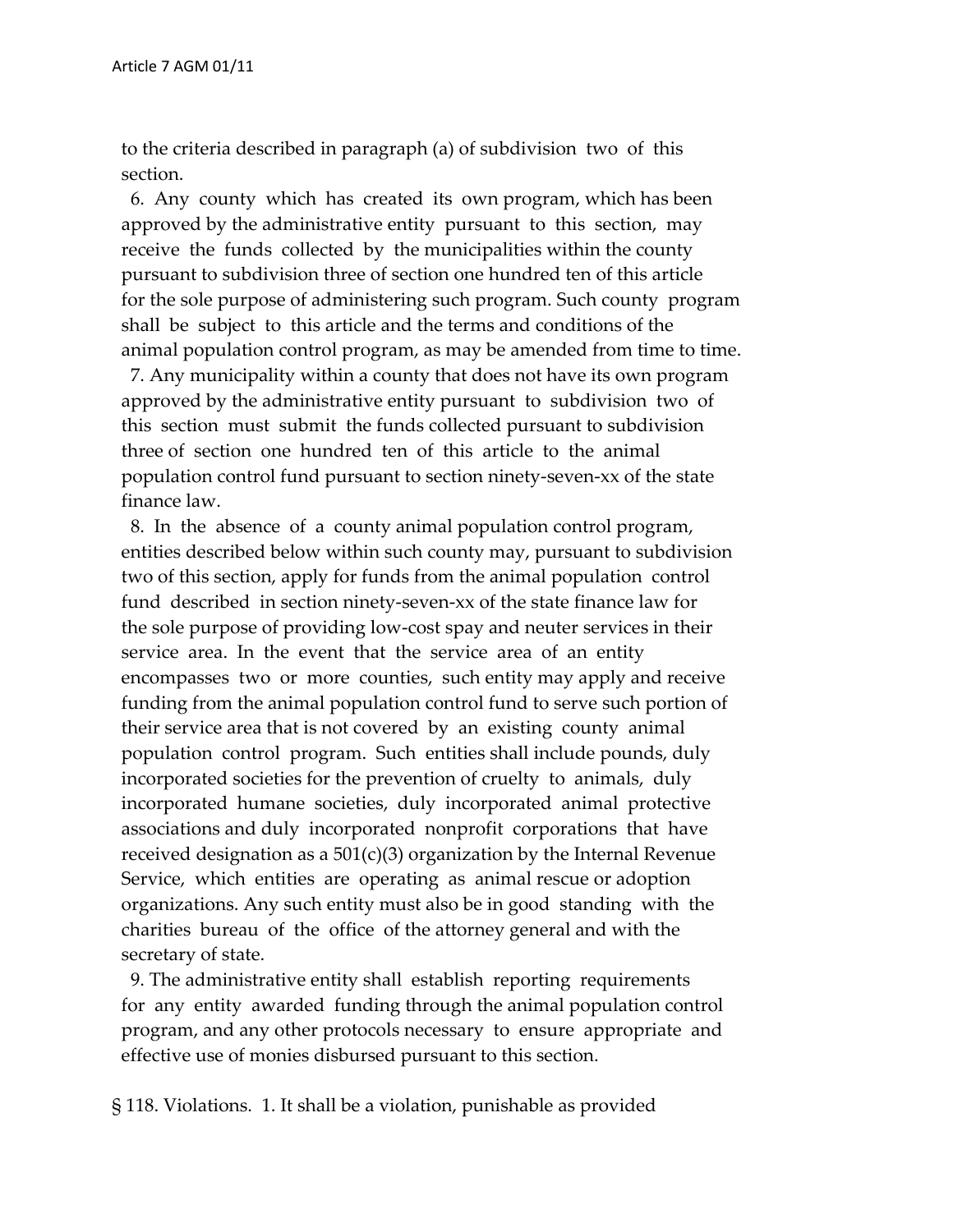in subdivision two of this section, for:

(a) any owner to fail to license any dog;

 (b) any owner to fail to have any dog identified as required by this article;

 (c) any person to knowingly affix to any dog any false or improper identification tag, special identification tag for identifying guide, service or hearing dogs or purebred license tag;

 (d) any owner or custodian of any dog to fail to confine, restrain or present such dog for any lawful purpose pursuant to this article;

 (e) any person to furnish any false or misleading information on any form required to be filed with any municipality pursuant to the provisions of this article or rules and regulations promulgated pursuant thereto;

 (f) the owner or custodian of any dog to fail to exercise due diligence in handling his or her dog if the handling results in harm to another dog that is a guide, hearing or service dog;

 (g) any owner of a dog to fail to notify the municipality in which his or her dog is licensed of any change of ownership or address as required by section one hundred twelve of this article.

 2. It shall be the duty of the dog control officer of any municipality to bring an action against any person who has committed within such municipality any violation set forth in subdivision one of this section. Any municipality may elect either to prosecute such action as a violation under the penal law or to commence an action to recover a civil penalty.

 A violation of this section shall be punishable, subject to such an election, either:

 (a) where prosecuted pursuant to the penal law, by a fine of not less than twenty-five dollars, except that (i) where the person was found to have violated this section or former article seven of this chapter within the preceding five years, the fine may be not less than fifty dollars, and (ii) where the person was found to have committed two or more such violations within the preceding five years, it shall be punishable by a fine of not less than one hundred dollars or imprisonment for not more than fifteen days, or both; or

 (b) where prosecuted as an action to recover a civil penalty, by a civil penalty of not less than twenty-five dollars, except that (i) when the person was found to have violated this section or this article within the preceding five years, the civil penalty may be not less than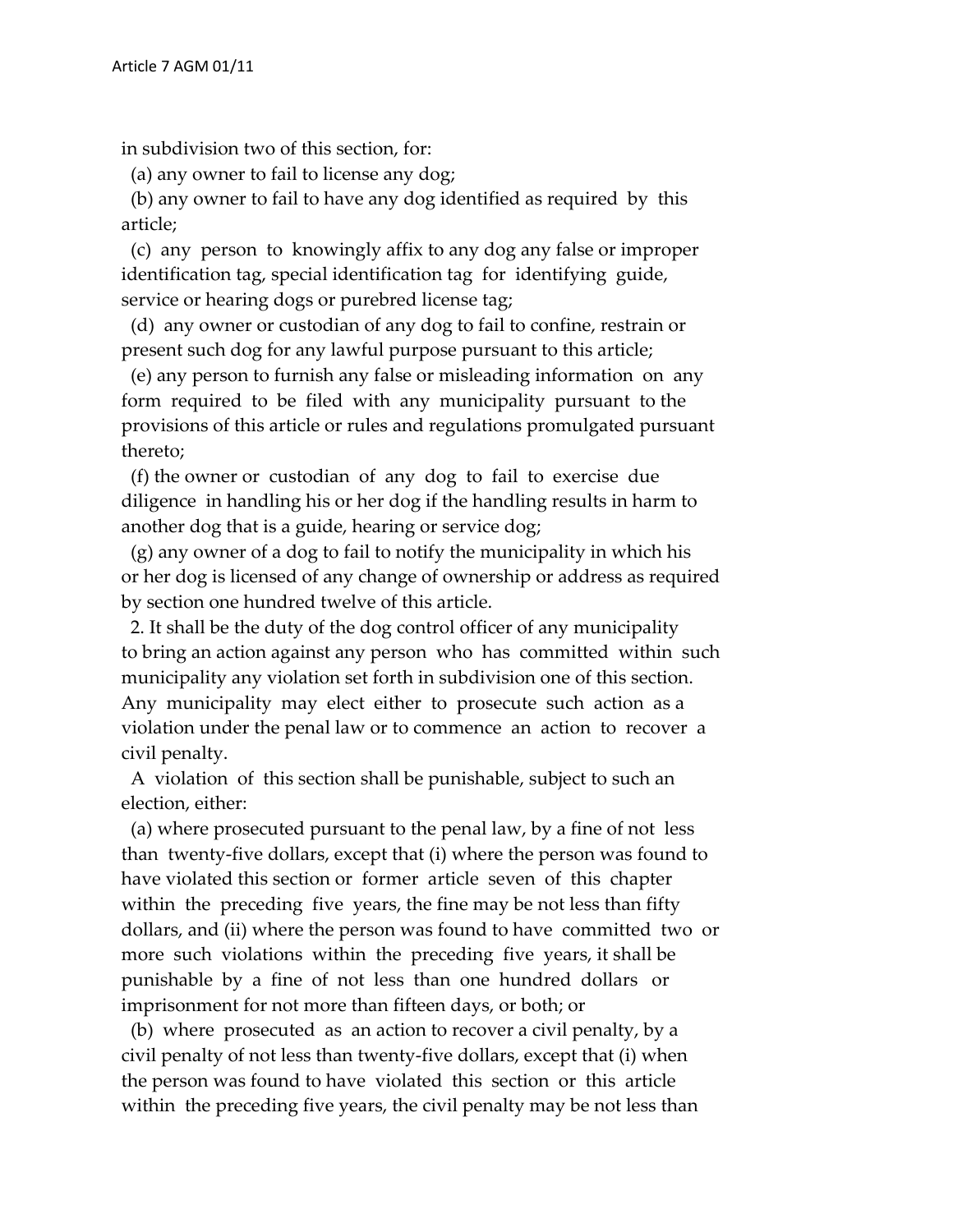fifty dollars, and (ii) where the person was found to have committed two or more such violations within the preceding five years, the civil penalty may be not less than one hundred dollars.

 3. A defendant charged with a violation of any provision of this article or any local law or ordinance promulgated pursuant thereto may plead guilty to the charge in open court. He or she may also submit to the magistrate having jurisdiction, in person, by duly authorized agent, or by registered mail, a statement (a) that he or she waives arraignment in open court and the aid of counsel, (b) that he or she pleads guilty to the offense charged, (c) that he or she elects and requests that the charge be disposed of and the fine or penalty fixed by the court, (d) of any explanation that he or she desires to make concerning the offense charged, and (e) that he or she makes all statements under penalty of perjury. Thereupon the magistrate may proceed as though the defendant had been convicted upon a plea of guilty in open court, provided however, that any imposition of fine or penalty hereunder shall be deemed tentative until such fine or penalty shall have been paid and discharged in full. If upon receipt of the aforesaid statement the magistrate shall deny the same, he or she shall thereupon notify the defendant of this fact, and that he or she is required to appear before the said magistrate at a stated time and place to answer the charge which shall thereafter be disposed of pursuant to the applicable provisions of law.

 4. Any person who intentionally refuses, withholds, or denies a person, because he or she is accompanied by an on-duty police work dog, working search, war, or detection dog as defined in section one hundred eight of this article, any accommodations, facilities, or privileges thereof shall be subject to a civil penalty of up to two hundred dollars for the first violation and up to four hundred dollars for each subsequent violation.

 5. Any person who for the purpose of participating in the animal population control program shall falsify proof of adoption from a pound, shelter, duly incorporated society for the prevention of cruelty to animals, duly incorporated humane society or duly incorporated dog or cat protective association or who shall furnish any licensed veterinarian of this state with inaccurate information concerning his or her residency or the ownership of an animal or such person's authority to submit an animal for a spaying or neutering procedure pursuant to section one hundred seventeen-a of this article, and any veterinarian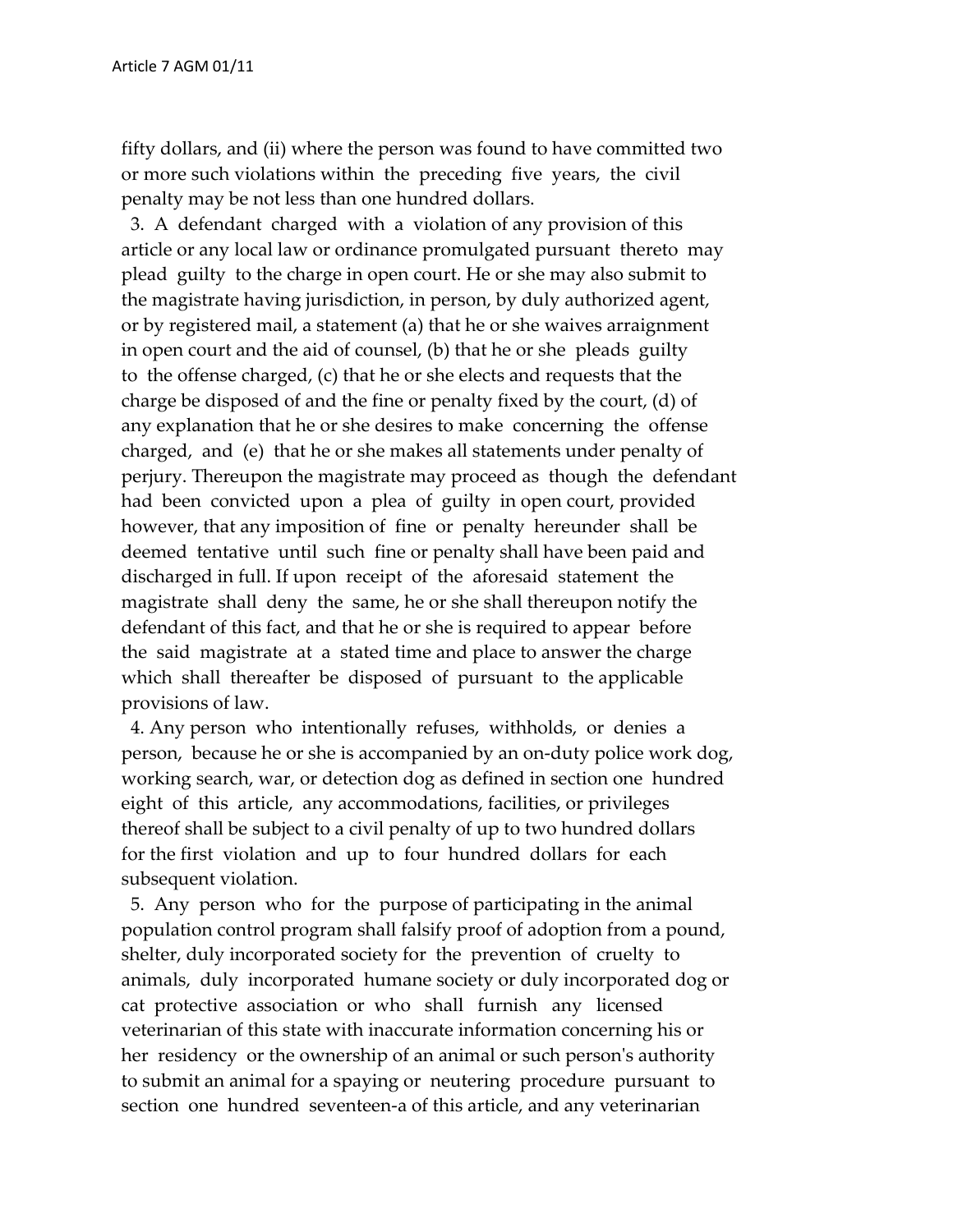who shall furnish false information concerning animal sterilization fees shall be guilty of a violation punishable by a fine of not less than two hundred fifty dollars where prosecuted pursuant to the penal law, or where prosecuted as an action to recover a civil penalty of not more than two hundred fifty dollars.

§ 119. Disposition of fines. Notwithstanding any other provision of law, all moneys collected as fines or penalties by any municipality as a result of any prosecution for violations of the provisions of this article or any local law or ordinance and all bail forfeitures by persons charged with such violations shall be the property of the municipality and shall be paid to the financial officer of such municipality. Such moneys shall be used only for controlling dogs and enforcing this article and any rule, regulation, or local law or ordinance adopted pursuant thereto, including subsidizing the spaying or neutering of dogs and any facility as authorized under section one hundred sixteen of this article used therefor, and subsidizing public humane education programs in responsible dog ownership.

§ 120. Protection of deer. 1. Whenever the governing body of any municipality shall determine that the deer population in the municipality or part thereof is suffering severe depredation due to dogs attacking, chasing or worrying deer, such governing body may by order require that all dogs in such municipality or part thereof shall be securely confined during the period of time designated in the order or, if no time is designated, until the order is revoked.

 2. Notice of such order shall be given by publication in a newspaper or newspapers of general circulation in said municipality which shall be designated by such governing body and by filing a copy of the order in the office of each clerk in the area affected by such order. Such order shall be in full force and effect at the expiration of twenty-four hours following publication of such notice.

 3. If any dog is not confined as required by such order, any dog control officer, peace officer, acting pursuant to his special duties, or police officer shall seize such dog. Any dog so seized shall be subject to the provisions of section one hundred eighteen of this article. A dog shall not be deemed to be in violation of such order if accompanied by and under the full control of the owner.

4. If any dog, which is not confined as required by such order, shall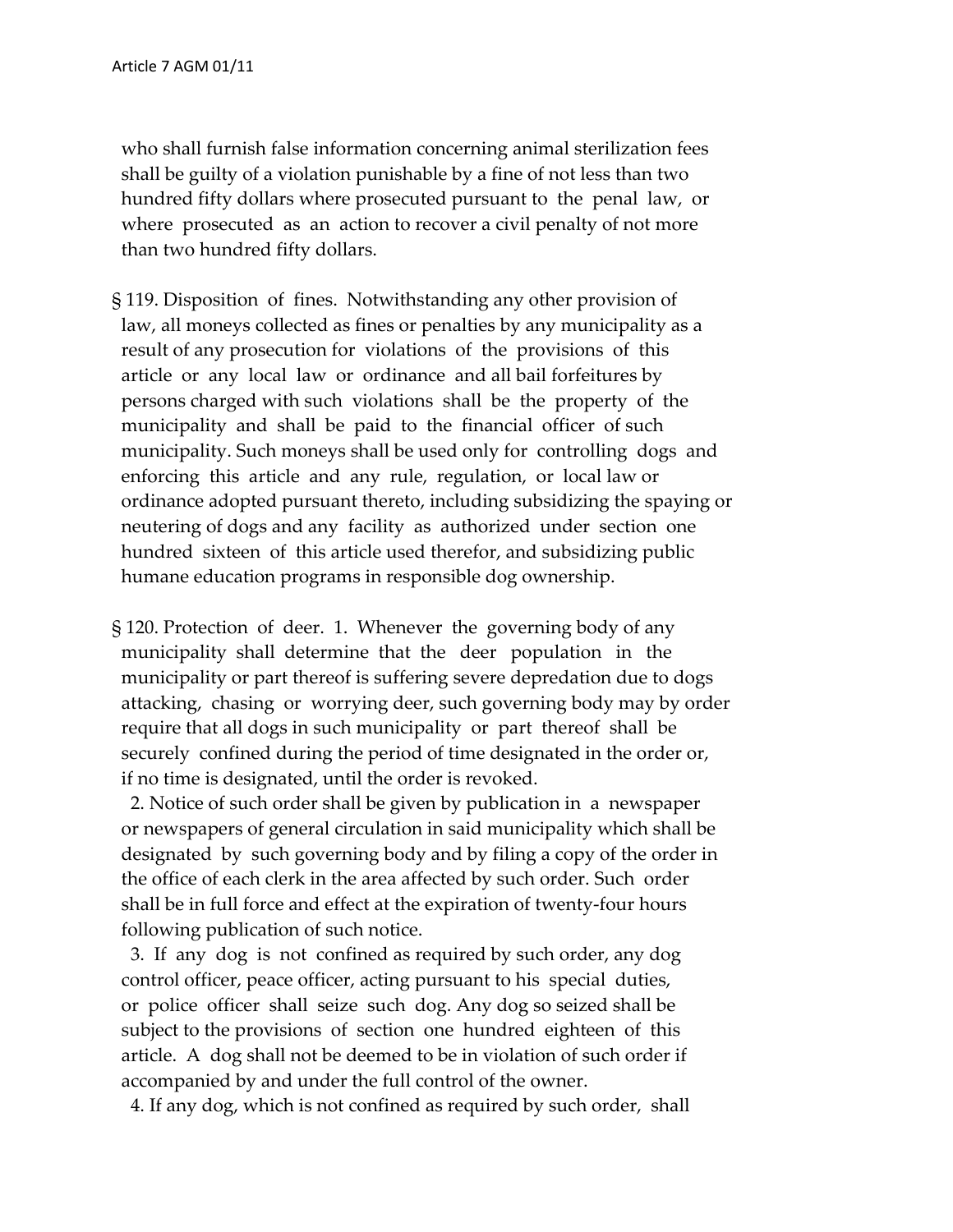attack, chase or worry any deer, any dog control officer, peace officer, acting pursuant to his special duties, or police officer upon witnessing the same, shall destroy, or seize and destroy, such dog, and no liability in damages or otherwise shall be incurred on account of such destruction.

 5. If any dog shall kill or cripple any deer, the owner shall be subject to a civil penalty in the amount of one hundred dollars for the first deer killed or crippled by the dog or by the pack of dogs, if any, of which the dog was a member, and in the amount of one hundred fifty dollars for each additional deer killed or crippled, to be recovered in an action brought by the commissioner of environmental conservation on behalf of the people of the state of New York.

 6. This section and any order issued pursuant thereto shall not apply to dogs in special dog training areas or shooting preserves enclosed and licensed pursuant to the provisions of the environmental conservation law, while such dogs are under the control of the owner or trainer.

§ 121. Night quarantine. 1. The governing body of any municipality may at any time by order require that all dogs in such municipality shall be securely confined between sunset and one hour after sunrise during the period of time designated in the order, or, if no time is so designated, until the order is revoked.

 2. Notice of such order shall be given by publication in a newspaper or newspapers of general circulation in said municipality which shall be designated by such governing body and by filing a copy of the order in the office of each clerk in the area affected by such order.

 3. Any dog control officer, peace officer, acting pursuant to his special duties, or police officer shall destroy or seize any dog not confined as required by such order, and no liability in damages or otherwise shall be incurred on account of such destruction or seizure. Any dog so seized shall be subject to the provisions of section one hundred eighteen of this article. A dog shall not be deemed to be in violation of such order if accompanied by and under the full control of the owner.

§ 122. Local laws or ordinances. 1. Any municipality may enact a local law or ordinance upon the keeping or running at large of dogs and the seizure thereof, provided no municipality shall vary, modify, enlarge or restrict the provisions of this article relating to rabies vaccination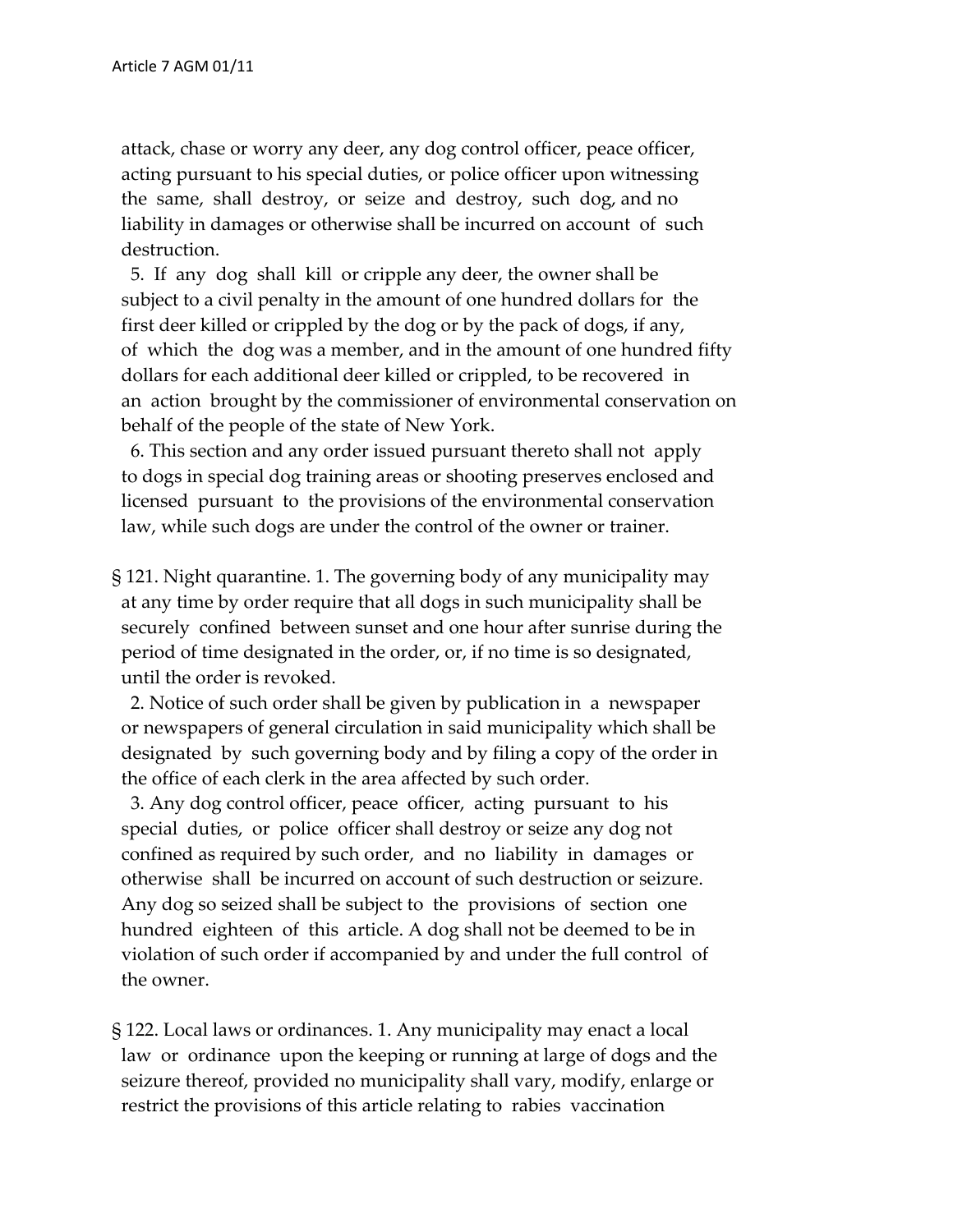and euthanization.

2. Such local law or ordinance may:

 (a) impose penalties for violation of such restrictions to be recovered in a civil action in the name of such municipality; (b) provide for enforcement by fine or imprisonment for any such

violation; or

 (c) provide for the issuance pursuant to the criminal procedure law of an appearance ticket, or in lieu thereof, a uniform appearance ticket, or in lieu thereof, a uniform appearance ticket and simplified information, as provided in section one hundred fourteen of this article, by any dog control officer, peace officer, acting pursuant to his special duties, or police officer, who is authorized by any municipality to assist in the enforcement of this article for any such violation.

§ 123. Dangerous dogs. 1. Any person who witnesses an attack or threatened attack, or in the case of a minor, an adult acting on behalf of such minor, may make a complaint of an attack or threatened attack upon a person, companion animal as defined in section three hundred fifty of this chapter, farm animal as defined in such section three hundred fifty, or a domestic animal as defined in subdivision seven of section one hundred eight of this article to a dog control officer or police officer of the appropriate municipality. Such officer shall immediately inform the complainant of his or her right to commence a proceeding as provided in subdivision two of this section and, if there is reason to believe the dog is a dangerous dog, the officer shall forthwith commence such proceeding himself or herself.

 2. Any person who witnesses an attack or threatened attack, or in the case of a minor, an adult acting on behalf of such minor, may, and any dog control officer or police officer as provided in subdivision one of this section shall, make a complaint under oath or affirmation to any municipal judge or justice of such attack or threatened attack. Thereupon, the judge or justice shall immediately determine if there is probable cause to believe the dog is a dangerous dog and, if so, shall issue an order to any dog control officer, peace officer, acting pursuant to his or her special duties, or police officer directing such officer to immediately seize such dog and hold the same pending judicial determination as provided in this section. Whether or not the judge or justice finds there is probable cause for such seizure, he or she shall,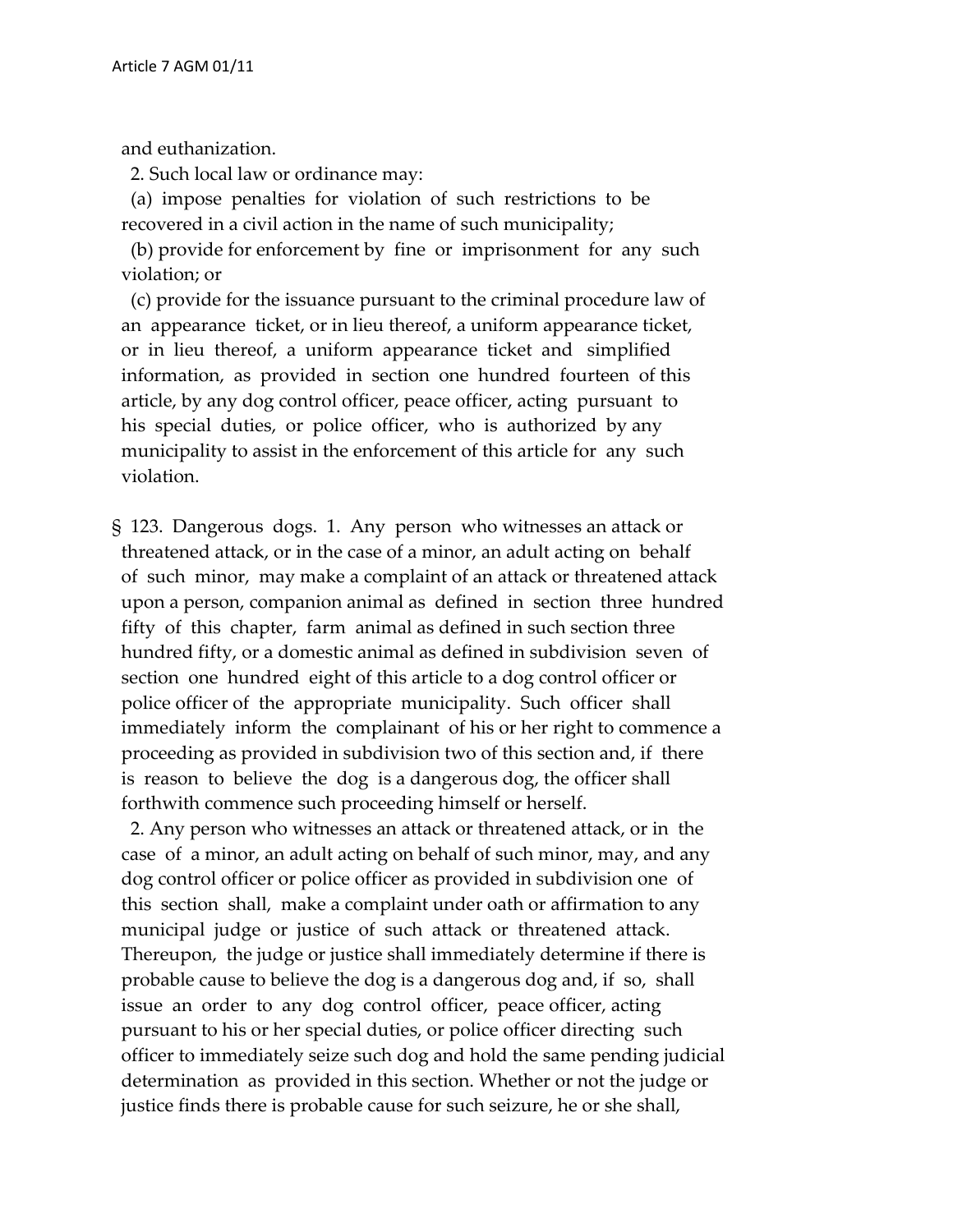within five days and upon written notice of not less than two days to the owner of the dog, hold a hearing on the complaint. The petitioner shall have the burden at such hearing to prove the dog is a "dangerous dog" by clear and convincing evidence. If satisfied that the dog is a dangerous dog, the judge or justice shall then order neutering or spaying of the dog, microchipping of the dog and one or more of the following as deemed appropriate under the circumstances and as deemed necessary for the protection of the public:

 (a) evaluation of the dog by a certified applied behaviorist, a board certified veterinary behaviorist, or another recognized expert in the field and completion of training or other treatment as deemed appropriate by such expert. The owner of the dog shall be responsible for all costs associated with evaluations and training ordered under this section;

 (b) secure, humane confinement of the dog for a period of time and in a manner deemed appropriate by the court but in all instances in a manner designed to: (1) prevent escape of the dog, (2) protect the public from unauthorized contact with the dog, and (3) to protect the dog from the elements pursuant to section three hundred fifty-three-b of this chapter. Such confinement shall not include lengthy periods of tying or chaining;

 (c) restraint of the dog on a leash by an adult of at least twenty-one years of age whenever the dog is on public premises;

 (d) muzzling the dog whenever it is on public premises in a manner that will prevent it from biting any person or animal, but that shall not injure the dog or interfere with its vision or respiration; or

 (e) maintenance of a liability insurance policy in an amount determined by the court, but in no event in excess of one hundred thousand dollars for personal injury or death resulting from an attack by such dangerous dog.

 3. Upon a finding that a dog is dangerous, the judge or justice may order humane euthanasia or permanent confinement of the dog if one of the following aggravating circumstances is established at the judicial hearing held pursuant to subdivision two of this section:

 (a) the dog, without justification, attacked a person causing serious physical injury or death; or

 (b) the dog has a known vicious propensity as evidenced by a previous unjustified attack on a person, which caused serious physical injury or death; or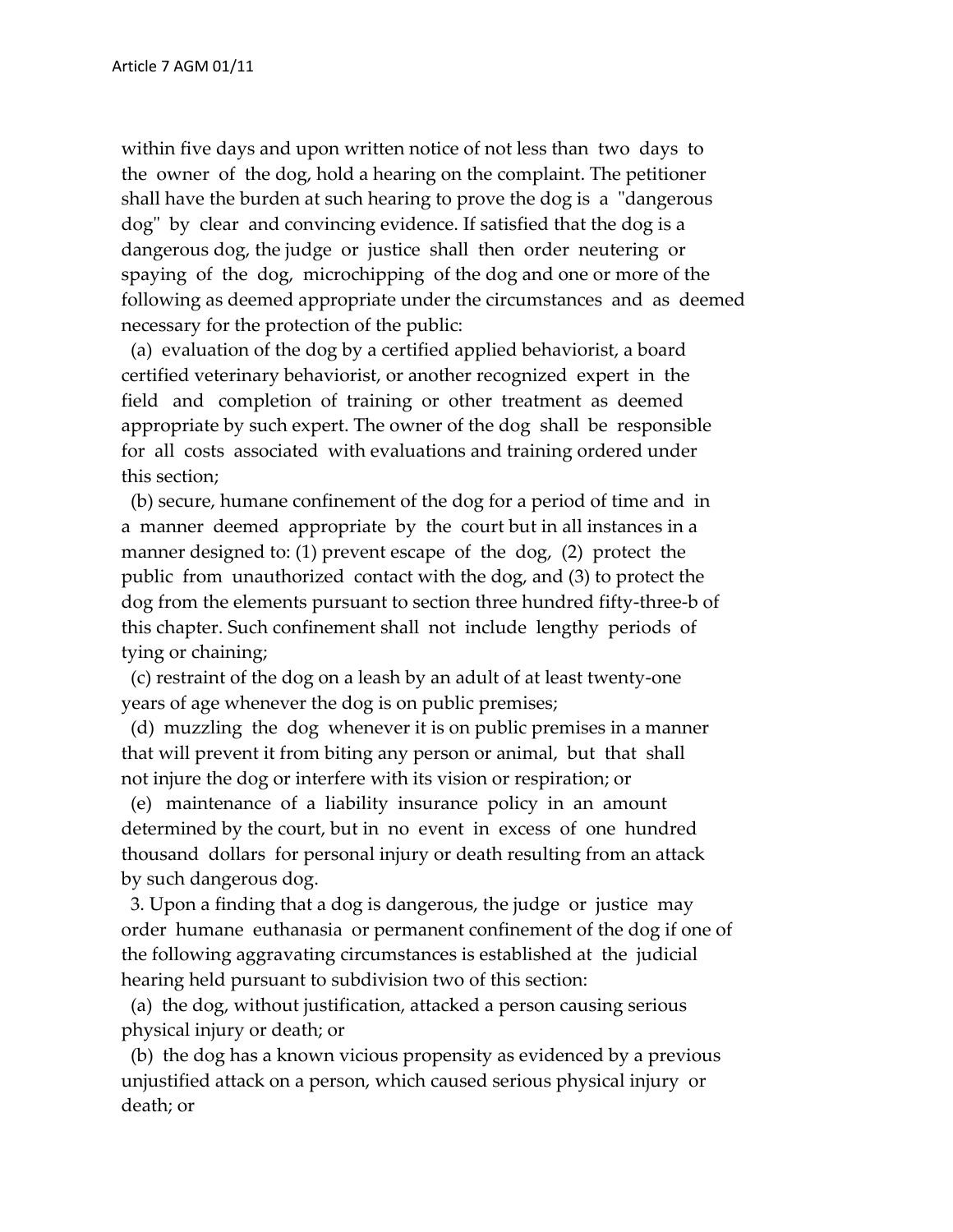(c) the dog, without justification, caused serious physical injury or death to a companion animal, farm animal or domestic animal, and has, in the past two years, caused unjustified physical injury or death to a companion or farm animal as evidenced by a "dangerous dog" finding pursuant to the provisions of this section.

 An order of humane euthanasia shall not be carried out until expiration of the thirty day period provided for in subdivision five of this section for filing a notice of appeal, unless the owner of the dog has indicated to the judge in writing, his or her intention to waive his or her right to appeal. Upon filing of a notice of appeal, the order shall be automatically stayed pending the outcome of the appeal.

 4. A dog shall not be declared dangerous if the court determines the conduct of the dog (a) was justified because the threat, injury or damage was sustained by a person who at the time was committing a crime or offense upon the owner or custodian of the dog or upon the property of the owner or custodian of the dog; (b) was justified because the injured, threatened or killed person was tormenting, abusing, assaulting or physically threatening the dog or its offspring, or has in the past tormented, abused, assaulted or physically threatened the dog or its offspring; (c) was justified because the dog was responding to pain or injury, or was protecting itself, its owner, custodian, or a member of its household, its kennels or its offspring; or was justified because the injured, threatened or killed companion animal, farm animal or domestic animal was attacking or threatening to attack the dog or its offspring. Testimony of a certified applied behaviorist, a board certified veterinary behaviorist, or another recognized expert shall be relevant to the court's determination as to whether the dog's behavior was justified pursuant to the provisions of this subdivision.

 5. (a) The owner of a dog found to be a "dangerous dog" pursuant to this section may appeal such determination, and/or the court's order concerning disposition of the dog to the court having jurisdiction to hear civil appeals in the county where the "dangerous dog" finding was made. The owner shall commence such appeal by filing a notice of appeal with the appropriate court within thirty days of the final order pursuant to this section. Court rules governing civil appeals in the appropriate jurisdiction shall govern the appeal of a determination under this section.

 (b) Upon filing a notice of appeal from an order of humane euthanasia pursuant to this section, such order shall be automatically stayed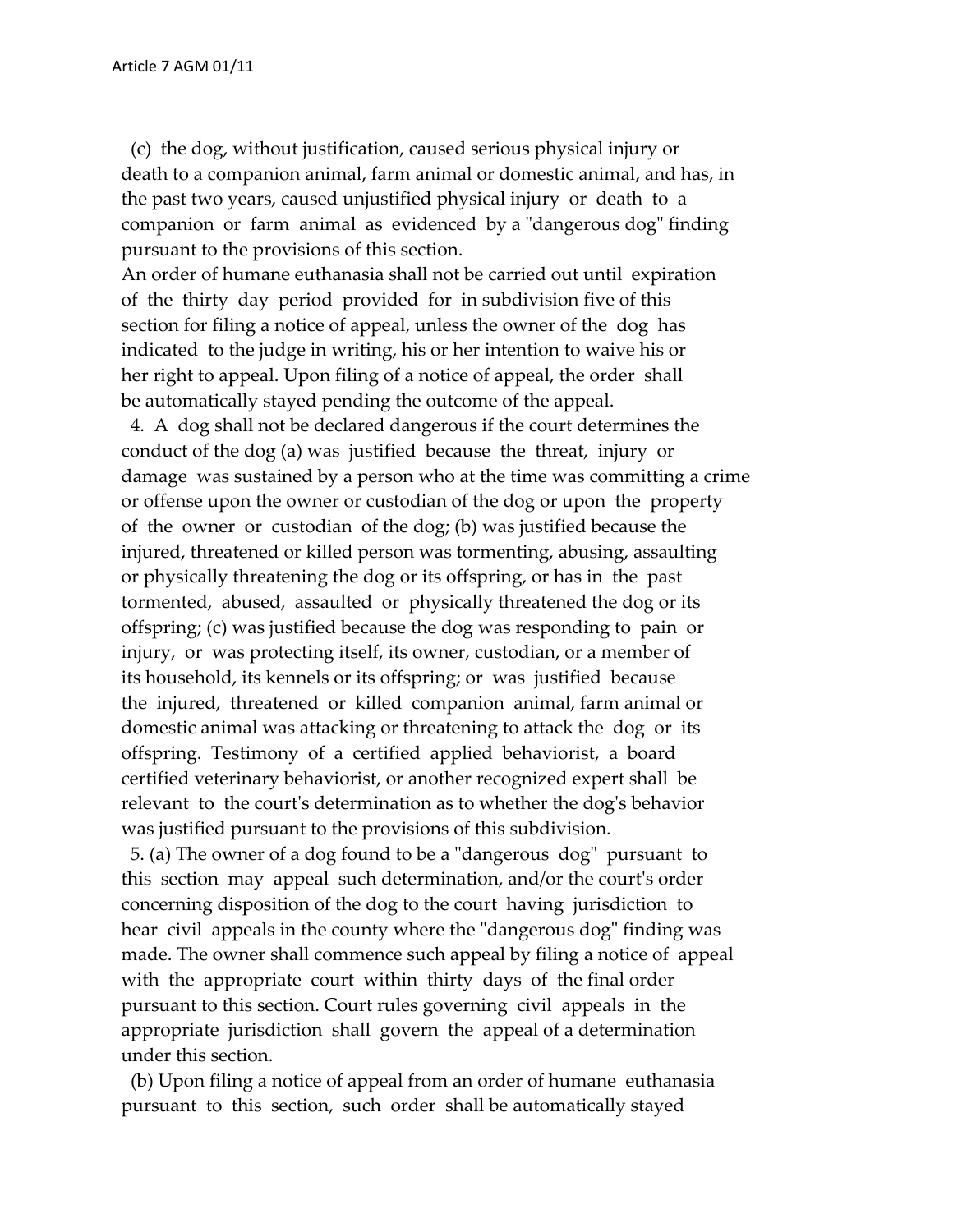pending final determination of any appeal. In all other circumstances, the owner of the dog may make application to the court to issue a stay of disposition pending determination of the appeal.

 6. The owner of a dog who, through any act or omission, negligently permits his or her dog to bite a person, service dog, guide dog or hearing dog causing physical injury shall be subject to a civil penalty not to exceed four hundred dollars in addition to any other applicable penalties.

 7. The owner of a dog who, through any act or omission, negligently permits his or her dog to bite a person causing serious physical injury shall be subject to a civil penalty not to exceed one thousand five hundred dollars in addition to any other applicable penalties. Any such penalty may be reduced by any amount which is paid as restitution by the owner of the dog to the person or persons suffering serious physical injury as compensation for unreimbursed medical expenses, lost earnings and other damages resulting from such injury.

 8. The owner of a dog who, through any act or omission, negligently permits his or her dog, which had previously been determined to be dangerous pursuant to this article, to bite a person causing serious physical injury, shall be guilty of a misdemeanor punishable by a fine of not more than three thousand dollars, or by a period of imprisonment not to exceed ninety days, or by both such fine and imprisonment in addition to any other applicable penalties. Any such fine may be reduced by any amount which is paid as restitution by the owner of the dog to the person or persons suffering serious physical injury as compensation for unreimbursed medical expenses, lost earnings and other damages resulting from such injury.

 9. If any dog, which had previously been determined by a judge or justice to be a dangerous dog, as defined in section one hundred eight of this article, shall without justification kill or cause the death of any person who is peaceably conducting himself or herself in any place where he or she may lawfully be, regardless of whether such dog escapes without fault of the owner, the owner shall be guilty of a class A misdemeanor in addition to any other penalties.

 10. The owner or lawful custodian of a dangerous dog shall, except in the circumstances enumerated in subdivisions four and eleven of this section, be strictly liable for medical costs resulting from injury caused by such dog to a person, companion animal, farm animal or domestic animal.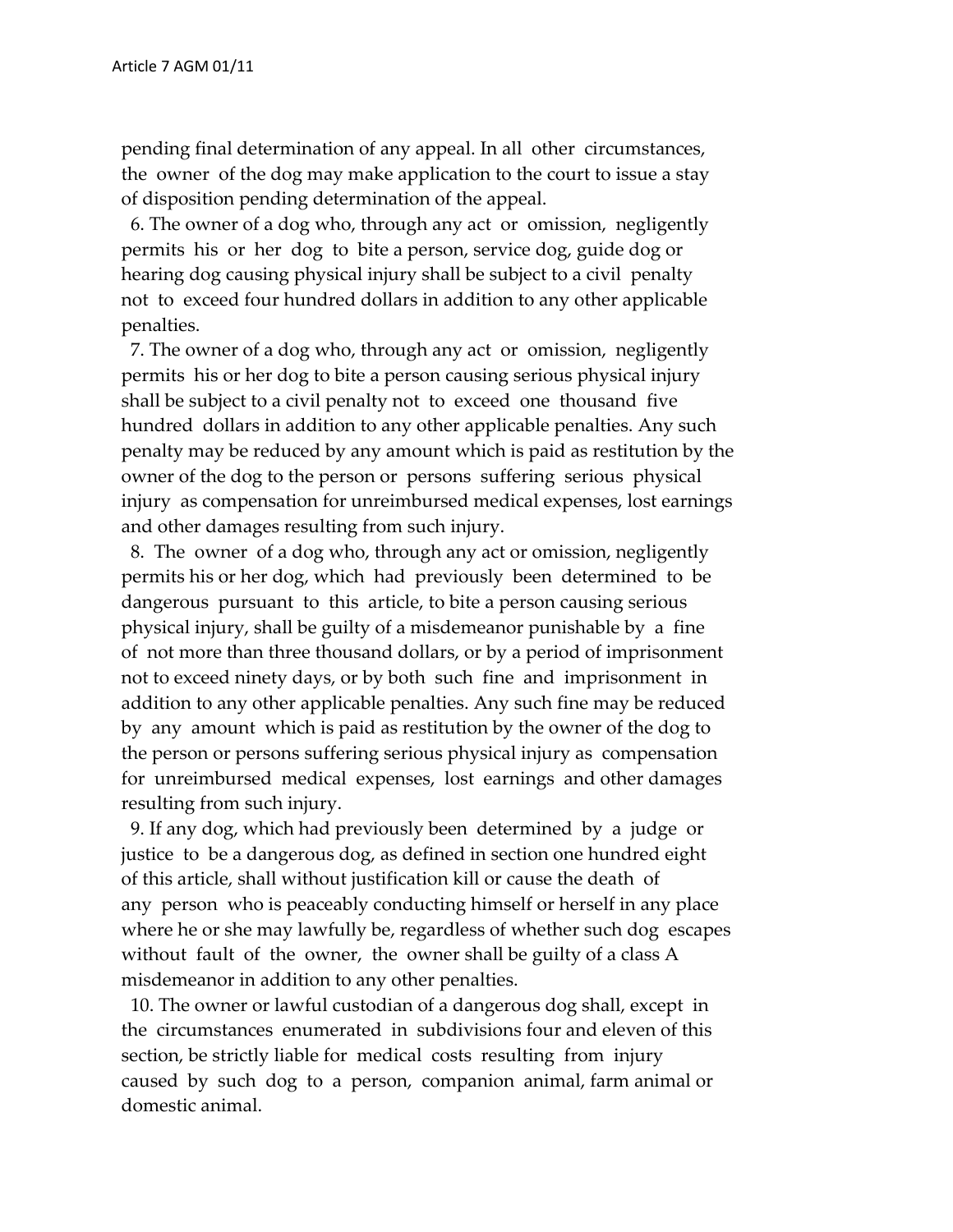11. The owner shall not be liable pursuant to subdivision six, seven, eight, nine or ten of this section if the dog was coming to the aid or defense of a person during the commission or attempted commission of a murder, robbery, burglary, arson, rape in the first degree as defined in subdivision one or two of section 130.35 of the penal law, criminal sexual act in the first degree as defined in subdivision one or two of section 130.50 of the penal law or kidnapping within the dwelling or upon the real property of the owner of the dog and the dog injured or killed the person committing such criminal activity.

 12. Nothing contained in this section shall limit or abrogate any claim or cause of action any person who is injured by a dog with a vicious disposition or a vicious propensity may have under common law or by statute. The provisions of this section shall be in addition to such common law and statutory remedies.

 13. Nothing contained in this section shall restrict the rights and powers derived from the provisions of title four of article twenty-one of the public health law relating to rabies and any rule and regulation adopted pursuant thereto.

 14. Persons owning, possessing or harboring dangerous dogs shall report the presence of such dangerous dogs pursuant to section two hundred nine-cc of the general municipal law.

§ 123-a. Exemption from civil liability. 1. If any dog shall, without justification, attack a person, or behaves in a manner which a reasonable person would believe poses a serious and unjustified imminent threat of serious physical injury to a person, when such person is peaceably conducting himself in a place where he may lawfully be, such person or any other person witnessing the attack or threatened attack may destroy such dog while so attacking, and no liability in damages or otherwise shall be incurred on account of such destruction.

 2. If any dog shall, without justification, attack a companion animal, farm animal or domestic animal, or shall behave in a manner which a reasonable person would believe poses a serious and unjustified imminent threat of serious physical injury or death to a companion animal, farm animal or domestic animal, where such animal is in any place where it may lawfully be, the owner or caretaker of such animal, or any other person witnessing the attack, may destroy such dog, and no liability in damages or otherwise shall be incurred on account of such destruction.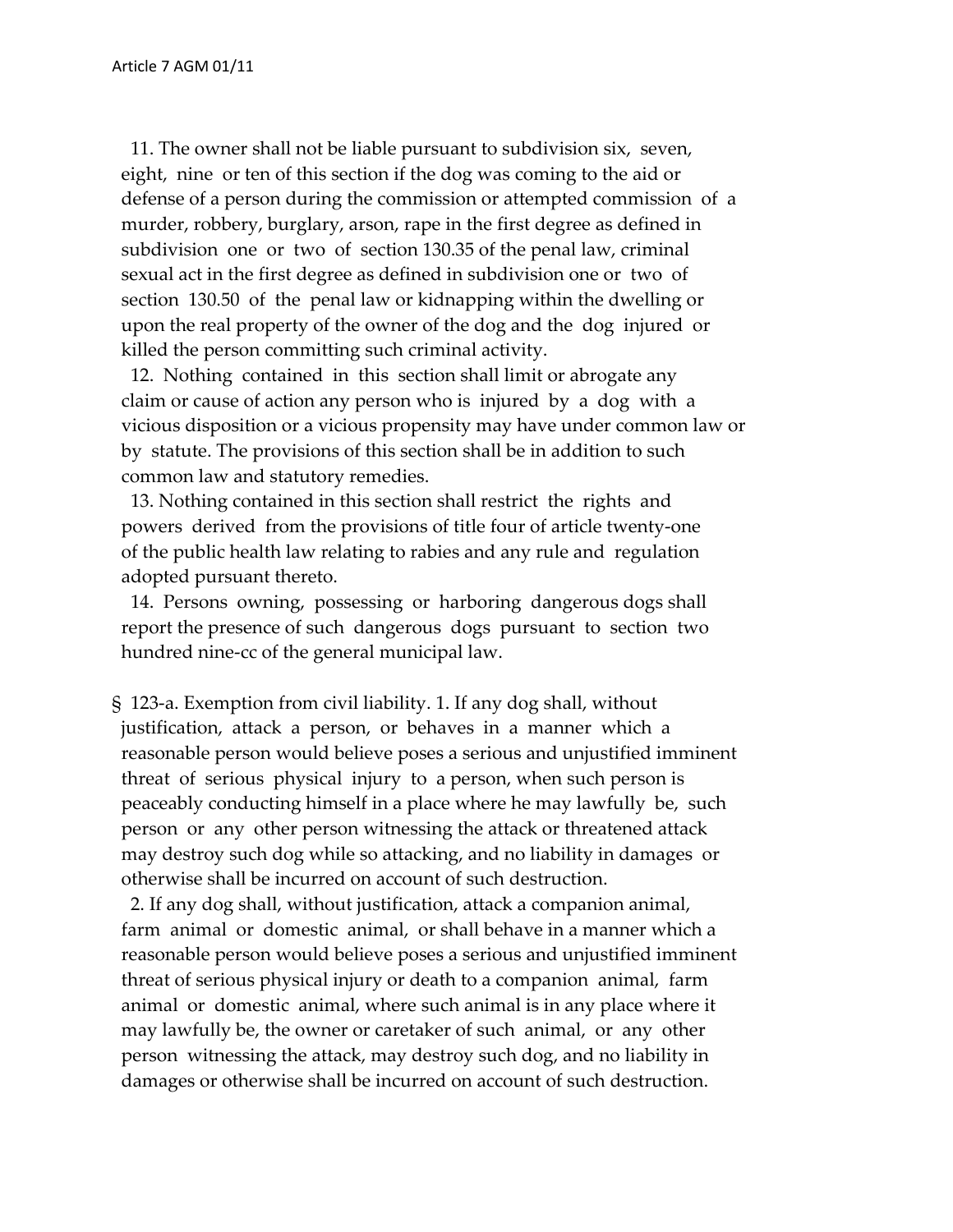§ 123-b. Offenses against service animals and handlers. 1. Definitions. For purposes of this section:

 (a) "Service animal" shall mean any animal that has been partnered with a person who has a disability and has been trained or is being trained, by a qualified person, to aid or guide a person with a disability.

 (b) "Disability" shall have the same meaning as provided in section two hundred ninety-two of the executive law.

(c) "Handler" shall mean a disabled person using a service animal.

 (d) "Formal training program" or "certified trainer" shall mean an institution, group or individual who has documentation and community recognition as a provider of service animals.

 2. Any person who owns an animal or possesses control of such animal and who, through any act or omission, recklessly permits his or her animal to interfere with the proper working of a service animal, exposing the handler and service animal to danger or resulting in injury or death of the service animal shall be subject to a civil penalty not to exceed one thousand dollars in addition to any other applicable penalties.

 3. Any person who owns an animal or possesses control of such animal and who, through any act or omission, recklessly permits his or her animal to interfere with the proper working of a service animal, exposing the handler and service animal to danger or resulting in injury or death of the service animal, where the animal causing such injury has previously been determined to be dangerous pursuant to this article, shall be guilty of a violation punishable by a fine of not more than two thousand dollars, or by a period of imprisonment not to exceed fifteen days, or by both such fine and imprisonment in addition to any other applicable penalties.

 4. The handler of the service animal incapacitated, injured or killed shall have the right to pursue any and all civil remedies available to recover damages for medical and veterinary expenses, rehabilitation or replacement of the service animal, and lost wages, transportation expenses or other expenses directly related to the temporary or permanent loss of the service animal.

 § 124. Powers of commissioner. The commissioner is hereby authorized to:

(a) promulgate, after public hearing, such rules and regulations as